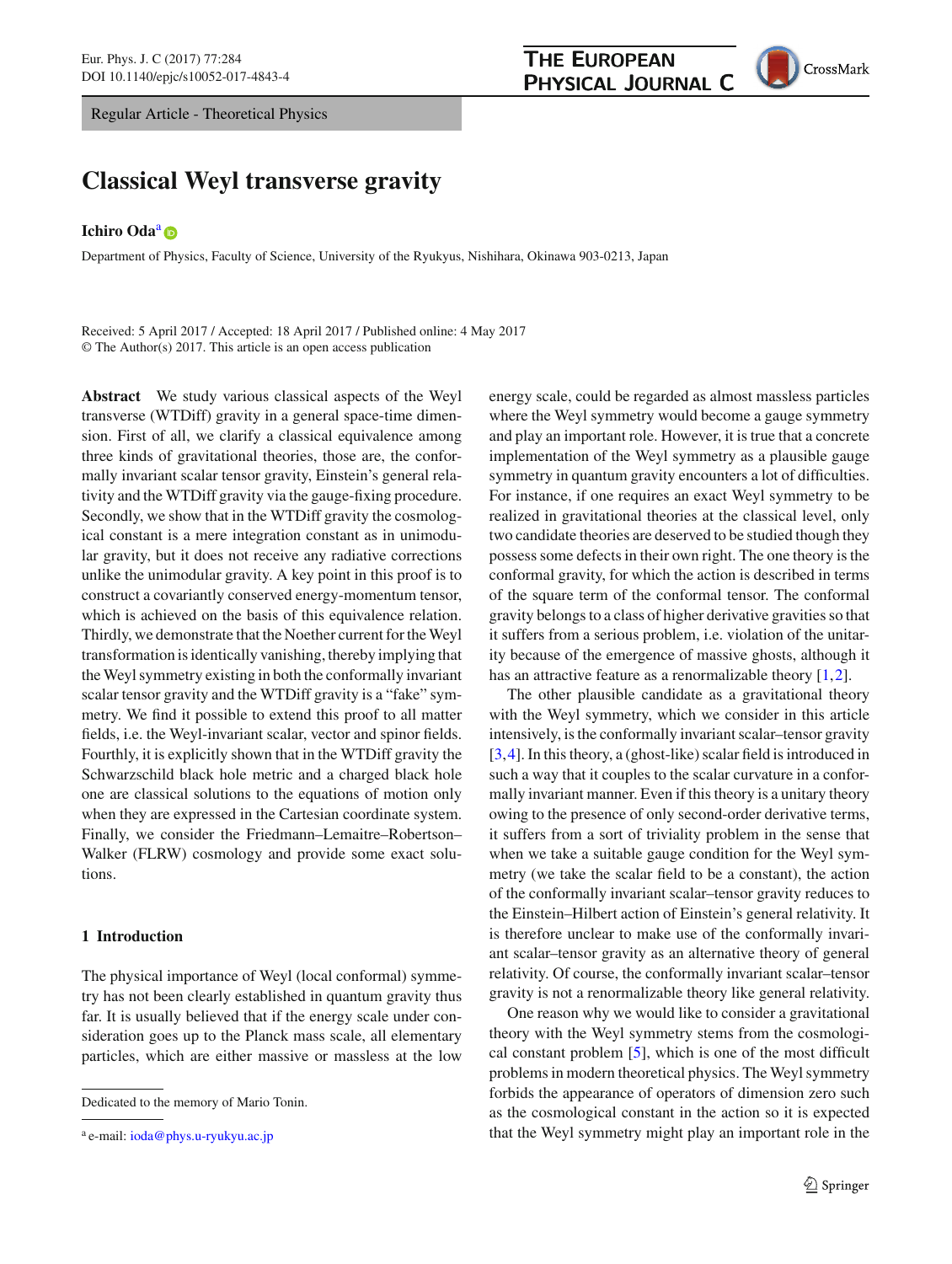**284** Page 2 of 21 Eur. Phys. J. C (2017) 77:284

cosmological constant problem [\[6\]](#page-19-5). In this respect, a difficulty is that the Weyl symmetry is broken by quantum effects and its violation emerges as a trace anomaly of the energymomentum tensor  $[7,8]$  $[7,8]$  $[7,8]$ . Thus, the idea such that one utilizes the Weyl symmetry as a resolution of the cosmological constant problem makes no sense at the quantum level even if it is an intriguing idea at the classical level.

Here a naive but natural question arises: Is the Weyl symmetry always violated by radiative corrections? We think that it is not always so. What kind of the Weyl symmetry is not broken? In a pioneering work by Englert et al. [\[9](#page-19-8)], it has been clarified that the conformally invariant scalar–tensor gravity coupled to various matter fields is free of Weyl anomaly when the Weyl symmetry is spontaneously broken. This fact has been investigated and certified by subsequent papers [\[10](#page-19-9)[–18](#page-19-10)]. Related to this work, in this article, we wish to put forward a new conjecture that the Weyl symmetry is not violated by radiative corrections if it is a *fake* Weyl symmetry and it is spontaneously broken. Here the word "*fake*" means that the corresponding Noether currents [\[19](#page-19-11)] vanish identically [\[6](#page-19-5),[20\]](#page-19-12).

If our conjecture were really valid, we could have recourse to the Weyl symmetry as a resolution to the cosmological constant problem as follows: start with the conformally invariant scalar–tensor gravity, and gauge-fix the longitudinal diffeomorphism instead of the Weyl symmetry, by which the ghostlike scalar field can be removed from the physical spectrum, so that the unitarity issue does not occur. Consequently, we obtain the Weyl-invariant and transverse diffeomorphismsinvariant gravitational theory. We then find that the remaining Weyl symmetry is a fake symmetry, so it is not violated by quantum corrections according to our conjecture. By a detailed analysis, it turns out that this gravitational theory, which we call Weyl transverse (WTDiff) gravity  $[21-27]$  $[21-27]$ , has a remarkable feature that the equations of motion can be rewritten to the same form as the standard Einstein's equations where the cosmological constant emerges as an integration constant as in unimodular gravity. In the unimodular gravity [\[28](#page-19-15)[–44\]](#page-20-0), the unimodular condition is implemented by using the Lagrange multiplier field, which plays a role as the cosmological constant and receives huge radiative corrections, so the cosmological constant problem is not solved. On the other hand, in the WTDiff gravity, there is no constraint like the unimodular condition and the unbroken Weyl symmetry severely prohibits the appearance of the cosmological constant. Hence, our conjecture would insist that in the WTDiff gravity, the cosmological constant problem is reduced to a mere problem of how to fix the initial value of the cosmological constant, which is an important first step for a resolution of the cosmological constant problem though we still have the new problem of how to fix its initial value.

This paper is organised as follows: In Sect. [2,](#page-1-0) we clarify the equivalence relation among three kinds of gravitational

theories, i.e. the conformally invariant scalar tensor gravity, Einstein's general relativity and the WTDiff gravity via the gauge-fixing procedure. This equivalence makes it possible to construct a covariantly conserved energy-momentum tensor and prove that the equations of motions in the WTDiff gravity can be transformed to the Einstein equations of general relativity. The possibility of making such an energymomentum tensor comes from the fact that the underlying theory behind the WTDiff gravity is the conformally invariant scalar–tensor gravity which is generally covariant.

In Sect. [3,](#page-4-0) we show that the Noether current for the Weyl transformation is identically vanishing, thereby implying that the Weyl symmetry existing in both the conformally invariant scalar tensor gravity and the WTDiff gravity is a "fake" symmetry. It is shown that it is possible to apply this proof for all the Weyl-invariant matter fields. It is explicitly shown in Sects. [4](#page-9-0) and [5](#page-10-0) that in the WTDiff gravity the Schwarzschild black hole metric and the charged black hole one are classical solutions to the equations of motion only when they are expressed in the Cartesian coordinate system. In Sect. [6,](#page-12-0) we consider the Friedmann–Lemaitre– Robertson–Walker (FLRW) cosmology and provide an exact solution. The final section is devoted to discussions. Our notation and conventions are summarized in Appendix [A.](#page-16-0) From Appendix  $\overline{B}$  $\overline{B}$  $\overline{B}$  to  $\overline{D}$ , some proof and the details of calculations are presented.

#### <span id="page-1-0"></span>**2 Equivalence among three gravitational theories**

We will start by recalling the well-known recipe for obtaining the conformally invariant scalar–tensor gravity from the Einstein–Hilbert action of general relativity. The Einstein– Hilbert action is of form in a general *n* space-time dimension (we assume  $n \neq 2$  in this article).<sup>1</sup>

<span id="page-1-3"></span>
$$
\hat{S} = \frac{1}{2} \int d^n x \sqrt{-\hat{g}} \hat{R},\tag{1}
$$

where  $\hat{g}_{\mu\nu}$  is a metric tensor. (The "hat" symbol is put for later convenience.) To let this action have the Weyl (local conformal) symmetry, one introduces a scalar field  $\varphi$  and supposes that the metric tensor  $\hat{g}_{\mu\nu}$  is composed of the scalar field  $\varphi$  and a new metric field  $g_{\mu\nu}$  as

<span id="page-1-2"></span>
$$
\hat{g}_{\mu\nu} = \left(\frac{1}{2}\sqrt{\frac{n-2}{n-1}}\varphi\right)^{\frac{4}{n-2}}g_{\mu\nu}.
$$
\n(2)

The key observation is that the metric tensor  $\hat{g}_{\mu\nu}$  is invariant under the following Weyl transformation:

<span id="page-1-4"></span>
$$
g_{\mu\nu} \to g'_{\mu\nu} = \Omega^2(x)g_{\mu\nu}, \quad \varphi \to \varphi' = \Omega^{-\frac{n-2}{2}}(x)\varphi, \tag{3}
$$

<span id="page-1-1"></span><sup>&</sup>lt;sup>1</sup> See Appendix [A.1](#page-16-2) for our notation and conventions.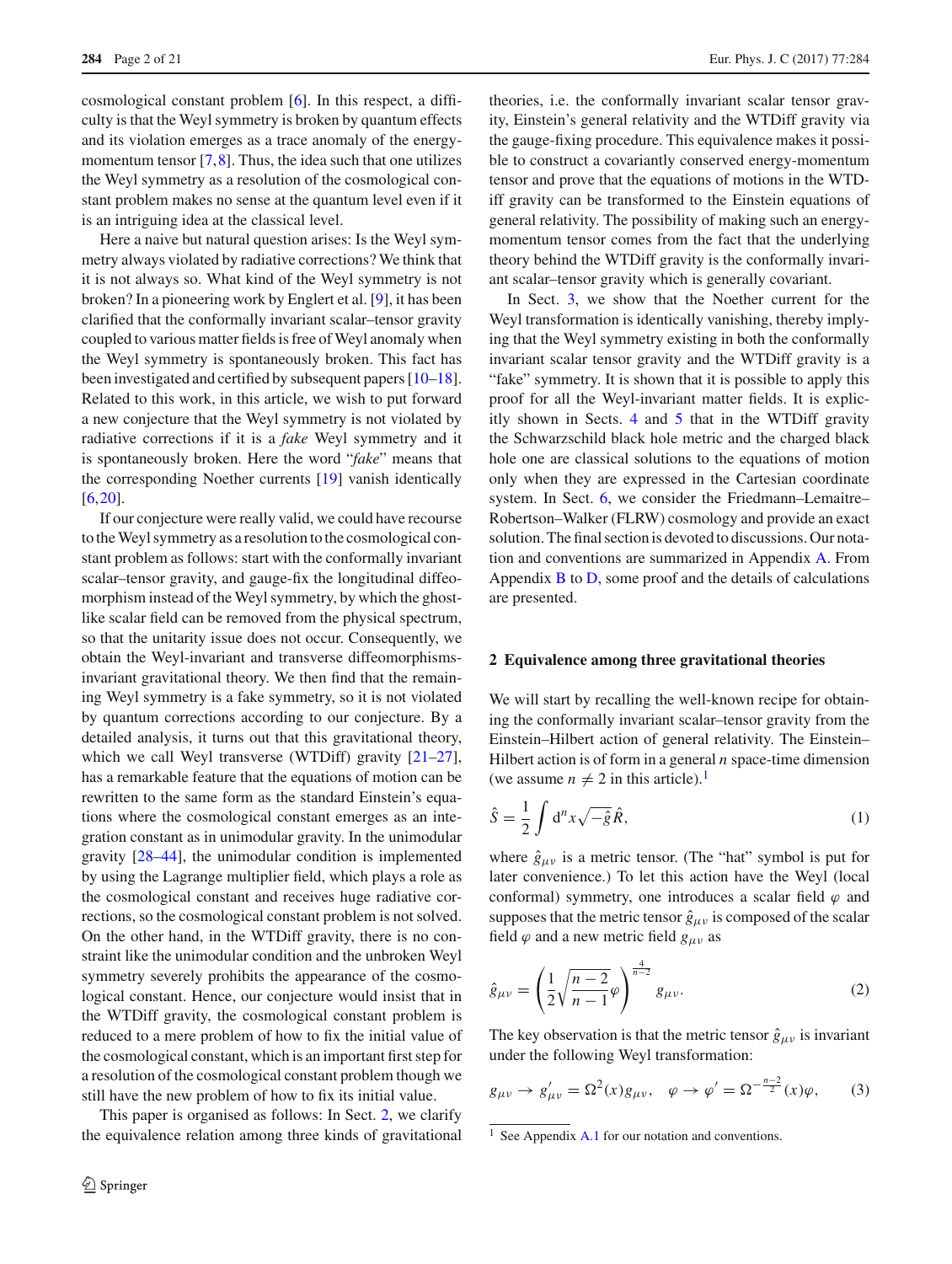where  $\Omega(x)$  is a scalar parameter. Next, substituting [\(2\)](#page-1-2) into the Einstein–Hilbert action [\(1\)](#page-1-3) produces an action for the conformally invariant scalar–tensor gravity<sup>2</sup>

<span id="page-2-1"></span>
$$
S = \int d^n x \sqrt{-g} \left[ \frac{n-2}{8(n-1)} \varphi^2 R + \frac{1}{2} g^{\mu \nu} \partial_\mu \varphi \partial_\nu \varphi \right]. \tag{4}
$$

Note that the scalar field  $\varphi$  is not normal but ghost-like owing to the positive coefficient  $\frac{1}{2}$ , but it is not a problem since the dynamical degree of freedom associated with  $\varphi$  can be nullified by taking a gauge condition.

This recipe for introducing the Weyl symmetry to a theory suggests that the Weyl symmetry obtained in this way might be a *fake* symmetry and the scalar field  $\varphi$  be a spurion field [\[20](#page-19-12)]. Indeed, as shown later, the Noether current for the Weyl symmetry is identically vanishing for both local and global Weyl transformations [\[6](#page-19-5)[,20](#page-19-12)]. The physical property and the importance of this*fake* Weyl symmetry will also be discussed later in dealing with the Noether currents.

Now let us invert the order of the above argument and this time start with the conformally invariant scalar–tensor gravity [\(4\)](#page-2-1). It is easy to see that the gauge condition for the Weyl symmetry

$$
\varphi = 2\sqrt{\frac{n-1}{n-2}}\tag{5}
$$

transforms the action [\(4\)](#page-2-1) of the conformally invariant scalar– tensor gravity into the Einstein–Hilbert action [\(1\)](#page-1-3) of general relativity (without the hat symbol).

An interesting gauge condition not for the Weyl symmetry but for the longitudinal diffeomorphism is given by

<span id="page-2-2"></span>
$$
\varphi = 2\sqrt{\frac{n-1}{n-2}}|g|^{-\frac{n-2}{4n}},\tag{6}
$$

where we have defined  $|g| = -g$  because of  $g < 0$ . Here let us examine this gauge condition [\(6\)](#page-2-2) more closely. Under the Weyl transformation  $(3)$ , the RHS of Eq.  $(6)$  is transformed as

$$
2\sqrt{\frac{n-1}{n-2}}|g|^{-\frac{n-2}{4n}} \to \Omega^{-\frac{n-2}{2}} 2\sqrt{\frac{n-1}{n-2}}|g|^{-\frac{n-2}{4n}},\tag{7}
$$

which is the same transformation property as  $\varphi$  under the Weyl transformation as seen in  $(3)$ . Thus, the gauge condition [\(6\)](#page-2-2) does not break the Weyl symmetry. Instead, the gauge condition [\(6\)](#page-2-2) *does* break the longitudinal diffeomorphism as explained in what follows: First, notice that with the gauge condition  $(6)$  the metric tensor  $(2)$  reads

$$
\hat{g}_{\mu\nu} = |g|^{-\frac{1}{n}} g_{\mu\nu}.
$$
 (8)

Taking the determinant of this metric reveals us that  $\hat{g}_{\mu\nu}$  is the unimodular metric satisfying the unimodular condition

<span id="page-2-3"></span>
$$
\hat{g}(x) = -1.\tag{9}
$$

Given the unimodular condition [\(9\)](#page-2-3), any variation of the unimodular metric gives rise to an equation

<span id="page-2-4"></span>
$$
\hat{g}^{\mu\nu}\delta\hat{g}_{\mu\nu} = 0. \tag{10}
$$

When one restricts the variation to be diffeomorphisms

$$
\delta \hat{g}_{\mu\nu} = \hat{\nabla}_{\mu} \xi_{\nu} + \hat{\nabla}_{\nu} \xi_{\mu} = \hat{g}_{\mu\rho} \partial_{\nu} \xi^{\rho} + \hat{g}_{\nu\rho} \partial_{\mu} \xi^{\rho} + \xi^{\rho} \partial_{\rho} \hat{g}_{\mu\nu},
$$
\n(1)

with  $\hat{\nabla}_{\mu}$  and  $\xi_{\mu}$  being the covariant derivative with respect to the metric tensor  $\hat{g}_{\mu\nu}$  and an infinitesimal parameter, respectively, Eq. [\(10\)](#page-2-4) yields

<span id="page-2-5"></span>
$$
\partial_{\mu}\xi^{\mu} = 0,\tag{12}
$$

where we have used

$$
\hat{g}^{\mu\nu}\partial_{\rho}\hat{g}_{\mu\nu} = 2\partial_{\rho}\left(\log\sqrt{-\hat{g}}\right) = 0,\tag{13}
$$

which comes from the unimodular condition [\(9\)](#page-2-3). Equation [\(12\)](#page-2-5) implies that the full group of diffeomorphisms (Diff) is broken down to the transverse diffeomorphisms  $(TDiff)$ ,<sup>3</sup> thereby showing that the gauge condition  $(6)$  certainly breaks the longitudinal diffeomorphism.

Inserting the gauge condition  $(6)$  to the action of the conformally invariant scalar–tensor gravity [\(4\)](#page-2-1), one arrives at an action of the Weyl transverse (WTDiff) gravity

<span id="page-2-8"></span>
$$
S = \int d^{n}x \mathcal{L}
$$
  
=  $\frac{1}{2} \int d^{n}x |g|^{\frac{1}{n}} \left[ R + \frac{(n-1)(n-2)}{4n^2} \frac{1}{|g|^2} g^{\mu \nu} \partial_{\mu} |g| \partial_{\nu} |g| \right].$  (14)

It is straightforward to derive the equations of motion from this action. The detailed calculation is presented in Appendix [C](#page-17-0) by means of two different methods. Then the equations of motion read

<span id="page-2-7"></span>
$$
R_{\mu\nu} - \frac{1}{n}g_{\mu\nu}R = T_{(g)\mu\nu} - \frac{1}{n}g_{\mu\nu}T_{(g)},
$$
\n(15)

where the energy-momentum tensor  $T_{(g)\mu\nu}$  is defined as

<span id="page-2-9"></span>
$$
T_{(g)\mu\nu} = \frac{(n-2)(2n-1)}{4n^2} \frac{1}{|g|^2} \partial_\mu |g| \partial_\nu |g|
$$

$$
- \frac{n-2}{2n} \frac{1}{|g|} \nabla_\mu \nabla_\nu |g|, \tag{16}
$$

with  $\nabla_{\mu} \nabla_{\nu} |g| = \partial_{\mu} \partial_{\nu} |g| - \Gamma^{\rho}_{\mu \nu} \partial_{\rho} |g|$ . Note that Eq. [\(15\)](#page-2-7) is purely the traceless part of the standard Einstein equations. By an explicit calculation, it is possible to verify that the action  $(14)$  and the equations of motion  $(15)$  are invariant under the Weyl transformation [\(3\)](#page-1-4) and the transverse group of diffeomorphisms. The proof is given in Appendix [B.](#page-16-1)

<span id="page-2-0"></span> $\frac{2}{3}$  See Refs. [\[45](#page-20-1)[–48](#page-20-2)] for various applications of this action.

<span id="page-2-6"></span> $3$  See Appendix [B](#page-16-1) for more details of TDiff.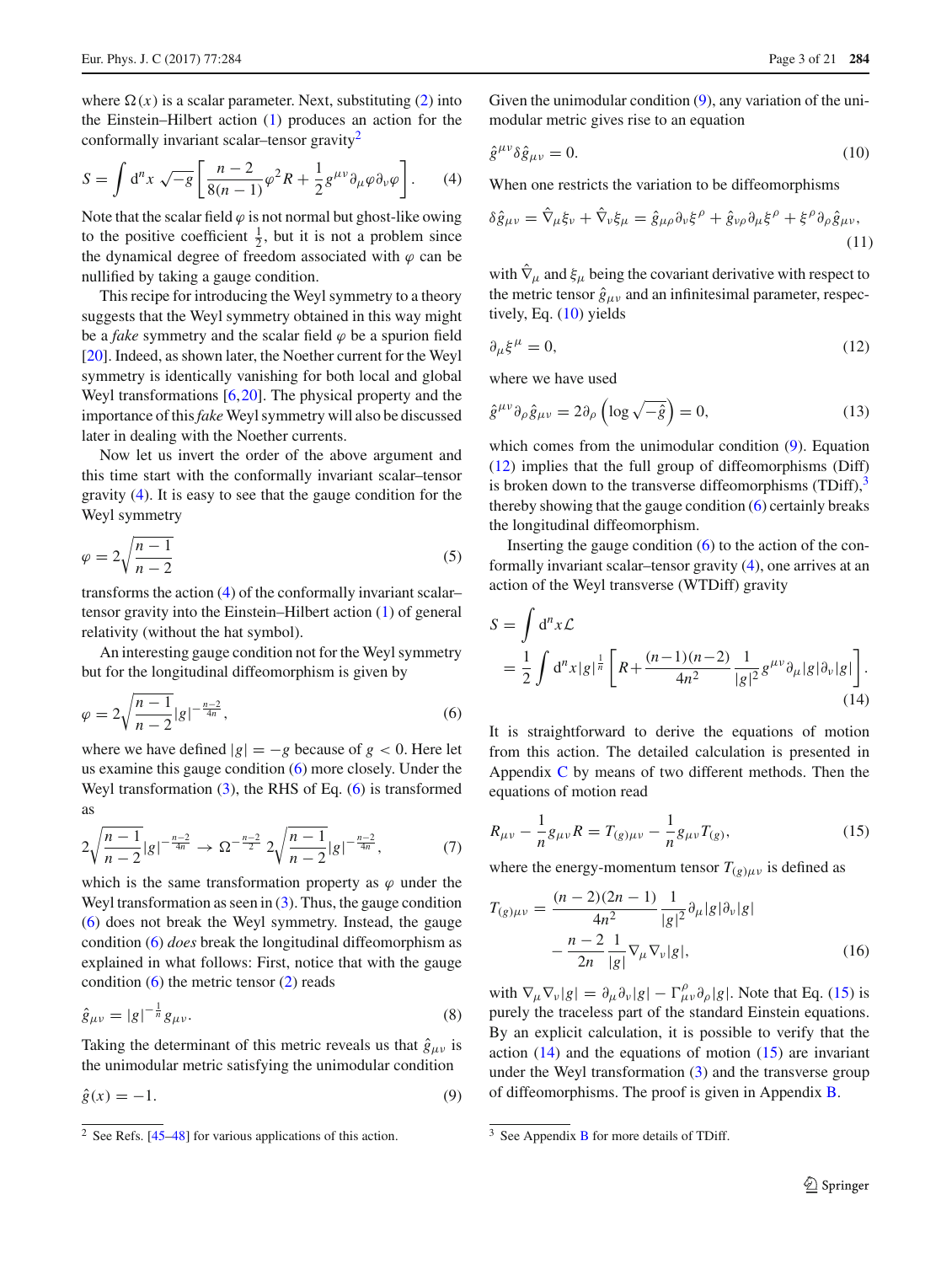The most important point associated with this energymomentum tensor  $(16)$  is that it is not covariantly conserved

$$
\nabla^{\mu} T_{(g)\mu\nu} \neq 0. \tag{17}
$$

This is because the WTDiff gravity action [\(14\)](#page-2-8) is not invariant under the full group of diffeomorphisms but only its subgroup, that is, the transverse diffeomorphisms (TDiff). However, our starting action [\(4\)](#page-2-1) of the conformally invariant scalar–tensor gravity is generally covariant, so it should be possible to find an alternative energy-momentum tensor which is covariantly conserved (see Appendix [D\)](#page-19-16).

To find the desired energy-momentum tensor, let us begin by deriving the equations of motion of the conformally invariant scalar–tensor gravity [\(4\)](#page-2-1). The equations of motion for the metric tensor  $g_{\mu\nu}$  and the scalar field  $\varphi$  are, respectively, given by

$$
\frac{n-2}{8(n-1)} \left[ \varphi^2 G_{\mu\nu} + (g_{\mu\nu} \Box - \nabla_{\mu} \nabla_{\nu}) (\varphi^2) \right]
$$
  
= 
$$
\frac{1}{4} g_{\mu\nu} \partial_{\rho} \varphi \partial^{\rho} \varphi - \frac{1}{2} \partial_{\mu} \varphi \partial_{\nu} \varphi
$$
 (18)

and

<span id="page-3-0"></span>
$$
\frac{n-2}{4(n-1)}\varphi R = \Box \varphi,\tag{19}
$$

where  $G_{\mu\nu} = R_{\mu\nu} - \frac{1}{2} g_{\mu\nu} R$  is the Einstein tensor and  $\square \varphi =$  $g^{\mu\nu}\nabla_{\mu}\nabla_{\nu}\varphi$ . Equation [\(19\)](#page-3-0) is the equation of motion for the spurion field  $\varphi$  so it is not an independent equation. Actually, taking the trace part of Eq. [\(18\)](#page-3-1) naturally leads to Eq. [\(19\)](#page-3-0). Thus, it is sufficient to take only the equations of motion [\(18\)](#page-3-1) into consideration.

Next, we will rewrite [\(18\)](#page-3-1) as

<span id="page-3-9"></span>
$$
G_{\mu\nu} = \frac{1}{\varphi^2} (\nabla_{\mu} \nabla_{\nu} - g_{\mu\nu} \square)(\varphi^2)
$$
  
+ 
$$
\frac{8(n-1)}{n-2} \frac{1}{\varphi^2} \left[ \frac{1}{4} g_{\mu\nu} \partial_{\rho} \varphi \partial^{\rho} \varphi - \frac{1}{2} \partial_{\mu} \varphi \partial_{\nu} \varphi \right]
$$
  
=  $T_{\mu\nu}$ , (20)

where we have defined a new energy-momentum tensor  $T_{\mu\nu}$ . Since the Einstein tensor  $G_{\mu\nu}$  satisfies the Bianchi, identity

<span id="page-3-5"></span>
$$
\nabla^{\mu} G_{\mu\nu} = 0,\tag{21}
$$

the new energy-momentum  $T_{\mu\nu}$  should satisfy the covariant conservation law

<span id="page-3-2"></span>
$$
\nabla^{\mu}T_{\mu\nu} = 0. \tag{22}
$$

Finally, substituting the gauge condition [\(6\)](#page-2-2) into  $T_{\mu\nu}$ , one has

<span id="page-3-3"></span>
$$
T_{\mu\nu} = T_{(g)\mu\nu} + \frac{n-2}{2n} g_{\mu\nu}
$$
  
 
$$
\times \left[ -\frac{5n-3}{4n} \frac{1}{|g|^2} (\partial_\rho |g|)^2 + \frac{1}{|g|} \nabla_\rho \nabla^\rho |g| \right].
$$
 (23)

Note that the existence of the extra terms except  $T_{(g)uv}$ makes it possible to hold the covariant conservation law [\(22\)](#page-3-2). Indeed, it is straightforward to check that this energy-momentum tensor [\(23\)](#page-3-3) satisfies the covariant conservation law [\(22\)](#page-3-2) by a direct calculation. Another indirect but easy proof is to consider the conservation law [\(22\)](#page-3-2) in the local Lorentz frame where  $g_{\mu\nu} = \eta_{\mu\nu}$  and  $\partial_{\rho}g_{\mu\nu} = 0$ . Then we can explicitly check that

$$
\partial^{\mu}T_{\mu\nu} = -\frac{n-2}{2n} \frac{1}{|g|} \partial^{\mu}\partial_{\mu}\partial_{\nu}|g| + \frac{n-2}{2n} \frac{1}{|g|} \partial^{\mu}\partial_{\mu}\partial_{\nu}|g| = 0,
$$
\n(24)

which implies the conservation law  $(22)$  in a curved spacetime.

One remarkable feature of this energy-momentum tensor  $T_{\mu\nu}$  is that there exists a nontrivial relation between  $T_{\mu\nu}$  and  $T_{(g)\mu\nu}$ 

<span id="page-3-4"></span>
$$
T_{\mu\nu} - \frac{1}{n}g_{\mu\nu}T = T_{(g)\mu\nu} - \frac{1}{n}g_{\mu\nu}T_{(g)},
$$
\n(25)

<span id="page-3-1"></span>which stems from the fact that the actions of both the conformally invariant scalar–tensor gravity and the WTDiff gravity are invariant under the Weyl transformation. It is worthwhile to stress that our findings [\(23\)](#page-3-3) critically depend on the classical equivalence between the conformally invariant scalar– tensor gravity and the WTDiff gravity. In other words, without this equivalence, it would be difficult, if not impossible, to construct the covariantly conserved energy-momentum tensor  $(23)$  which also satisfies the important relation  $(25)$ .

Now we are ready to show that the equations of motion of the WTDiff gravity, Eq. [\(15\)](#page-2-7), reproduce the standard Einstein equations. To this aim, using Eq. [\(25\)](#page-3-4), let us first replace the RHS in Eq. [\(15\)](#page-2-7) with its covariantly conserved counterpart

<span id="page-3-6"></span>
$$
R_{\mu\nu} - \frac{1}{n}g_{\mu\nu}R = T_{\mu\nu} - \frac{1}{n}g_{\mu\nu}T.
$$
 (26)

Taking the covariant derivative of this equation, and using the Bianchi identity  $(21)$  and the covariant conservation law [\(22\)](#page-3-2), one obtains

$$
\frac{n-2}{2n}\nabla_{\mu}R = -\frac{1}{n}\nabla_{\mu}T.
$$
\n(27)

This equation says that  $R + \frac{2}{n-2}T$  is a constant, which we will call  $\frac{2n}{n-2}\Lambda$ ,

<span id="page-3-7"></span>
$$
R + \frac{2}{n-2}T = \frac{2n}{n-2}\Lambda.
$$
 (28)

Eliminating *T* from Eq.  $(26)$  in terms of Eq.  $(28)$ , one can reach the standard Einstein equations

<span id="page-3-8"></span>
$$
R_{\mu\nu} - \frac{1}{2}g_{\mu\nu}R + \Lambda g_{\mu\nu} = T_{\mu\nu}.
$$
 (29)

Although we have obtained the Einstein equations from the equations of motion of the WTDiff gravity in this way,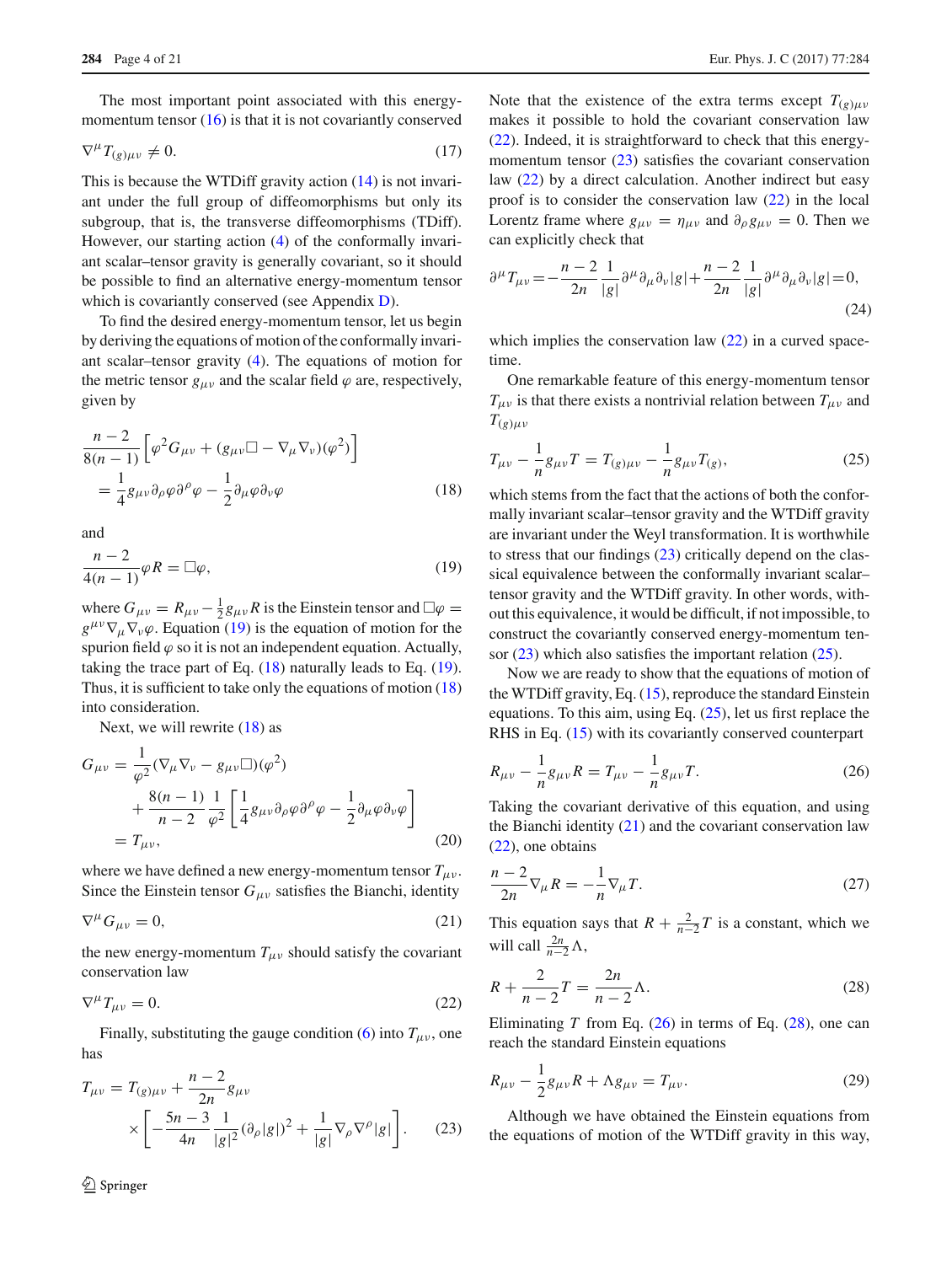the cosmological constant  $\Lambda$  emerges as a mere integration constant and has nothing to do with any terms in the action or vacuum fluctuations. To put it differently, Eq. [\(26\)](#page-3-6) does not include the cosmological constant and the contribution from radiative corrections to the cosmological constant cancels in the RHS of Eq.  $(26)$ , thereby guaranteeing the stability of the cosmological constant against quantum corrections.

This feature of the emergence of the cosmological constant as an integration constant is a common feature of the WTDiff gravity and the unimodular gravity [\[28](#page-19-15)[–44\]](#page-20-0). However, there is an important difference between the two theories. In the unimodular gravity, from the viewpoint of quantum field theories, the unimodular condition must be properly implemented via the Lagrange multiplier field, which turns out to correspond to the cosmological constant in the unimodular gravity, thereby rendering its initial value radiatively unstable. In this sense, the cosmological constant problem cannot be solved within the framework of the unimodular gravity.

On the other hand, in the WTDiff gravity, there is no constraint like the unimodular condition and the *fake* Weyl symmetry is expected to forbid operators of dimension zero such as the cosmological constant. Moreover, we have a plausible conjecture such that the *fake* Weyl symmetry might never be violated by quantum effects, that is, no Weyl anomaly, owing to its "fakeness". In other words, the *fake* Weyl symmetry could survive even at the quantum level, by which suppressing the radiative corrections to the cosmological constant. If our conjecture were true, the cosmological constant problem would amount to be a mere problem of how to fix the integration constant  $\Lambda$ . From this point of view, we should clarify quantum aspects of the WTDiff gravity in the future.

#### <span id="page-4-0"></span>**3 Fake Weyl symmetry**

In our previous article  $[6]$  $[6]$ , motivated with the article  $[20]$  $[20]$  we have studied Weyl symmetry (local conformal symmetry) in the WTDiff gravity and the conformally invariant scalar– tensor gravity in four space-time dimensions, and we have shown that the Noether currents for both the local and the global Weyl symmetries are identically vanishing. In this sense, the Weyl symmetry existing in the WTDiff gravity and the conformally invariant scalar–tensor gravity is called a "fake" Weyl symmetry. In this section, we will generalize this study to not only an arbitrary space-time dimension but also all matter fields involving scalar, vector and spinor fields.

## 3.1 Gravity

Let us start with a gravitational sector and consider the action of the WTDiff gravity, Eq. [\(14\)](#page-2-8). Here it is more convenient to work with the Lagrangian density than the action itself,

<span id="page-4-1"></span>
$$
\mathcal{L} = \frac{1}{2}|g|^{\frac{1}{n}} \left[ R + \frac{(n-1)(n-2)}{4n^2} \frac{1}{|g|^2} g^{\mu\nu} \partial_\mu |g| \partial_\nu |g| \right],\tag{30}
$$

which is invariant under the Weyl transformation up to a surface term as shown in Appendix [B.](#page-16-1)

Now we wish to calculate the Noether current for Weyl symmetry by using the Noether procedure [\[19](#page-19-11)]. We will closely follow the line of arguments in Ref. [\[20\]](#page-19-12). The general variation of the Lagrangian density [\(30\)](#page-4-1) reads

<span id="page-4-2"></span>
$$
\delta \mathcal{L} = \frac{\partial \mathcal{L}}{\partial g_{\mu\nu}} \delta g_{\mu\nu} + \frac{\partial \mathcal{L}}{\partial (\partial_{\mu} g_{\nu\rho})} \delta (\partial_{\mu} g_{\nu\rho}) + \frac{\partial \mathcal{L}}{\partial (\partial_{\mu} \partial_{\nu} g_{\rho\sigma})} \delta (\partial_{\mu} \partial_{\nu} g_{\rho\sigma}).
$$
\n(31)

In this expression, let us note that the Lagrangian density under consideration includes second-order derivatives of  $g_{\mu\nu}$  in the scalar curvature *R*. Setting  $\Omega(x) = e^{-\Lambda(x)}$ , the infinitesimal variation  $\delta \mathcal{L}$  under the Weyl transformation [\(3\)](#page-1-4) is given by

$$
\delta \mathcal{L} = \partial_{\mu} X_{1}^{\mu},\tag{32}
$$

where  $X_1^{\mu}$  is defined as

<span id="page-4-3"></span>
$$
X_1^{\mu} = (n-1)|g|^{\frac{1}{n}} g^{\mu\nu} \partial_{\nu} \Lambda.
$$
 (33)

Next, using the equations of motion

$$
\frac{\partial \mathcal{L}}{\partial g_{\mu\nu}} = \partial_{\rho} \frac{\partial \mathcal{L}}{\partial (\partial_{\rho} g_{\mu\nu})} - \partial_{\rho} \partial_{\sigma} \frac{\partial \mathcal{L}}{\partial (\partial_{\rho} \partial_{\sigma} g_{\mu\nu})},\tag{34}
$$

the variation  $\delta \mathcal{L}$  in [\(31\)](#page-4-2) can be cast into the form

$$
\delta \mathcal{L} = \partial_{\mu} K_{1}^{\mu},\tag{35}
$$

where  $K_1^{\mu}$  is defined as

$$
K_{1}^{\mu} = \frac{\partial \mathcal{L}}{\partial(\partial_{\mu}g_{\nu\rho})}\delta g_{\nu\rho} + \frac{\partial \mathcal{L}}{\partial(\partial_{\mu}\partial_{\nu}g_{\rho\sigma})}\partial_{\nu}\delta g_{\rho\sigma} - \partial_{\nu}\frac{\partial \mathcal{L}}{\partial(\partial_{\mu}\partial_{\nu}g_{\rho\sigma})}\delta g_{\rho\sigma}.
$$
 (36)

Using this formula, an explicit calculation yields

$$
K_1^{\mu} = X_1^{\mu}, \tag{37}
$$

thereby giving us the result that the Noether current for the Weyl symmetry vanishes identically

$$
J_1^{\mu} = K_1^{\mu} - X_1^{\mu} = 0. \tag{38}
$$

Incidentally, let us note that both the expressions  $X_1^{\mu}$  and  $K_1^{\mu}$ are gauge invariant under the Weyl transformation as seen in Eq. [\(33\)](#page-4-3). This fact will be utilized later.

As an alternative derivation of the same result, one can also appeal to a more conventional method where the Lagrangian density in [\(30\)](#page-4-1) does not explicitly involve second-order derivatives of  $g_{\mu\nu}$  in the curvature scalar *R*. To do so, one makes use of the following well-known formula, which holds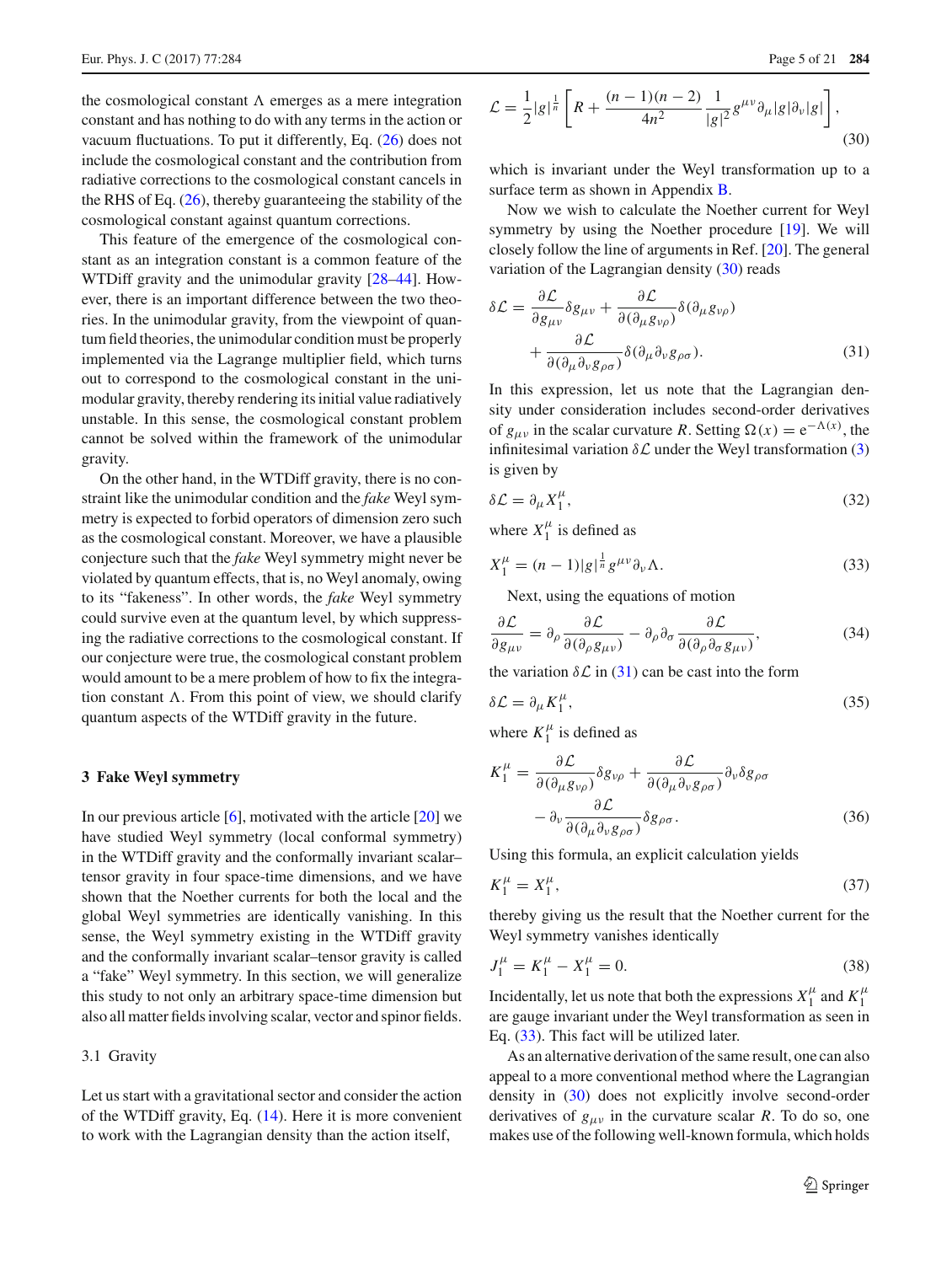in general space-time dimensions: When one writes the scalar curvature

$$
R = R_1 + R_2,\tag{39}
$$

the formula takes the form [\[49](#page-20-3)]

$$
R_1 = -2R_2 + \frac{1}{\sqrt{-g}} \partial_\mu (\sqrt{-g} A^\mu), \tag{40}
$$

where one has defined the following quantities:

$$
R_1 = g^{\mu\nu} (\partial_{\rho} \Gamma^{\rho}_{\mu\nu} - \partial_{\nu} \Gamma^{\rho}_{\mu\rho}),
$$
  
\n
$$
R_2 = g^{\mu\nu} (\Gamma^{\sigma}_{\rho\sigma} \Gamma^{\rho}_{\mu\nu} - \Gamma^{\sigma}_{\sigma\nu} \Gamma^{\rho}_{\mu\sigma})
$$
  
\n
$$
= g^{\mu\nu} \Gamma^{\sigma}_{\rho\sigma} \Gamma^{\rho}_{\mu\nu} + \frac{1}{2} \Gamma^{\rho}_{\mu\nu} \partial_{\rho} g^{\mu\nu},
$$
  
\n
$$
A^{\mu} = g^{\nu\rho} \Gamma^{\mu}_{\nu\rho} - g^{\mu\nu} \Gamma^{\rho}_{\nu\rho}.
$$
\n(41)

Here let us note that  $R_2$  is free of second-order derivatives of  $g_{\mu\nu}$ , which are now involved in the term including  $A^{\mu}$ . Using this formula, we can rewrite the Lagrangian density [\(30\)](#page-4-1) to the form

$$
\mathcal{L} = \mathcal{L}_0 + \frac{1}{2} \partial_\mu \left( |g|^\frac{1}{n} A^\mu \right),\tag{42}
$$

where  $\mathcal{L}_0$  is defined as

$$
\mathcal{L}_0 = \frac{1}{2} |g|^{\frac{1}{n}} \left[ -R_2 + \frac{n-2}{2n} \frac{1}{|g|} A^{\mu} \partial_{\mu} |g| + \frac{(n-1)(n-2)}{4n^2} \frac{1}{|g|^2} g^{\mu \nu} \partial_{\mu} |g| \partial_{\nu} |g| \right].
$$
\n(43)

We are now ready to show that the Noether current for the Weyl symmetry is also zero by the more conventional method. First of all, let us observe that the variation of *L* under the Weyl transformation [\(3\)](#page-1-4) comes from only the total derivative term

$$
\delta \mathcal{L} = \partial_{\mu} \left[ (n-1)|g|^{\frac{1}{n}} g^{\mu \nu} \partial_{\nu} \Lambda \right] = \frac{1}{2} \partial_{\mu} \left[ \delta (|g|^{\frac{1}{n}} A^{\mu}) \right]. \tag{44}
$$

The total derivative terms are irrelevant to dynamics so in what follows let us focus our attention only on the Lagrangian  $\mathcal{L}_0$ , which is free of second-order derivatives of  $g_{\mu\nu}$ .

Second, by an explicit calculation we find that the Lagrangian  $\mathcal{L}_0$  is invariant under the Weyl transformation without any surface term

$$
X_2^{\mu} = 0. \tag{45}
$$

Finally, applying the Noether theorem  $[19]$  $[19]$  for  $\mathcal{L}_0$ , we can derive the following result:

$$
K_2^{\mu} = \frac{\partial \mathcal{L}_0}{\partial (\partial_{\mu} g_{\nu \rho})} (-2g_{\nu \rho}) = 0.
$$
 (46)

Hence, the Noether current for the Weyl symmetry identically vanishes as before,

$$
J_2^{\mu} = K_2^{\mu} - X_2^{\mu} = 0. \tag{47}
$$

At this stage, we should refer to an ambiguity associated with the Noether currents for local Weyl symmetry. Our calculation in this section is based on the first Noether theorem, which is applicable for global symmetries, and the second theorem, which can be applied to local (gauge) symmetries. Of course, the latter case includes the former one as a special case, and the two Noether theorems give the same result such that the Noether currents are identically vanishing. However, we should recall the well-known fact that the Noether currents for local (gauge) symmetries always reduce to superpotentials, which give us some ambiguity. Thus, the more reliable statement, which is obtained from our calculation at hand, is that the global Weyl symmetry has a vanishing Noether current, and hence neither charge nor symmetry generator.

Next, we shall provide a simpler proof that the Noether current for the Weyl symmetry in both the conformally invariant scalar–tensor gravity and the WTDiff gravity vanishes. This proof is based on the observation that via the metric [\(2\)](#page-1-2) and the gauge condition  $(6)$ , the two theories become equivalent, and the Noether currents are gauge-invariant quantities. For simplicity, we will consider the action which includes only first-order derivatives of the metric tensor  $g_{\mu\nu}$ .

As the starting action, we will take the action [\(4\)](#page-2-1) of the conformally invariant scalar–tensor gravity. As in the case of the WTDiff gravity, this action can be rewritten in the first-order derivative form

$$
S = \int d^n x \left[ \mathcal{L}_3 + \frac{n-2}{8(n-1)} \partial_\mu (\sqrt{-g} \varphi^2 A^\mu) \right],\tag{48}
$$

where  $\mathcal{L}_3$  is defined by

$$
\mathcal{L}_3 = \sqrt{-g} \left[ -\frac{n-2}{8(n-1)} \varphi^2 R_2 - \frac{n-2}{8(n-1)} A^{\mu} \partial_{\mu} (\varphi^2) + \frac{1}{2} g^{\mu \nu} \partial_{\mu} \varphi \partial_{\nu} \varphi \right].
$$
\n(49)

The total derivative term in *S* plays no role in bulk dynamics, so we will henceforth pay our attention to  $\mathcal{L}_3$ . It is easy to show that  $\mathcal{L}_3$  is invariant under the Weyl transformation without a surface term, which gives us

$$
X_3^{\mu} = 0. \tag{50}
$$

Then the Noether theorem [\[19\]](#page-19-11) provides us with

<span id="page-5-0"></span>
$$
K_3^{\mu} = \frac{\partial \mathcal{L}_3}{\partial (\partial_{\mu} \varphi)} \frac{n-2}{2} \varphi + \frac{\partial \mathcal{L}_3}{\partial (\partial_{\mu} g_{\nu \rho})} (-2g_{\nu \rho}). \tag{51}
$$

Here we would like to give a simpler proof of  $K_3^{\mu} = 0$ without much calculations. The key observation for this proof is to recall that three kinds of gravitational theories are related to each other by a Weyl-invariant metric [\(2\)](#page-1-2), from which, taking the differentiation, we can derive an equation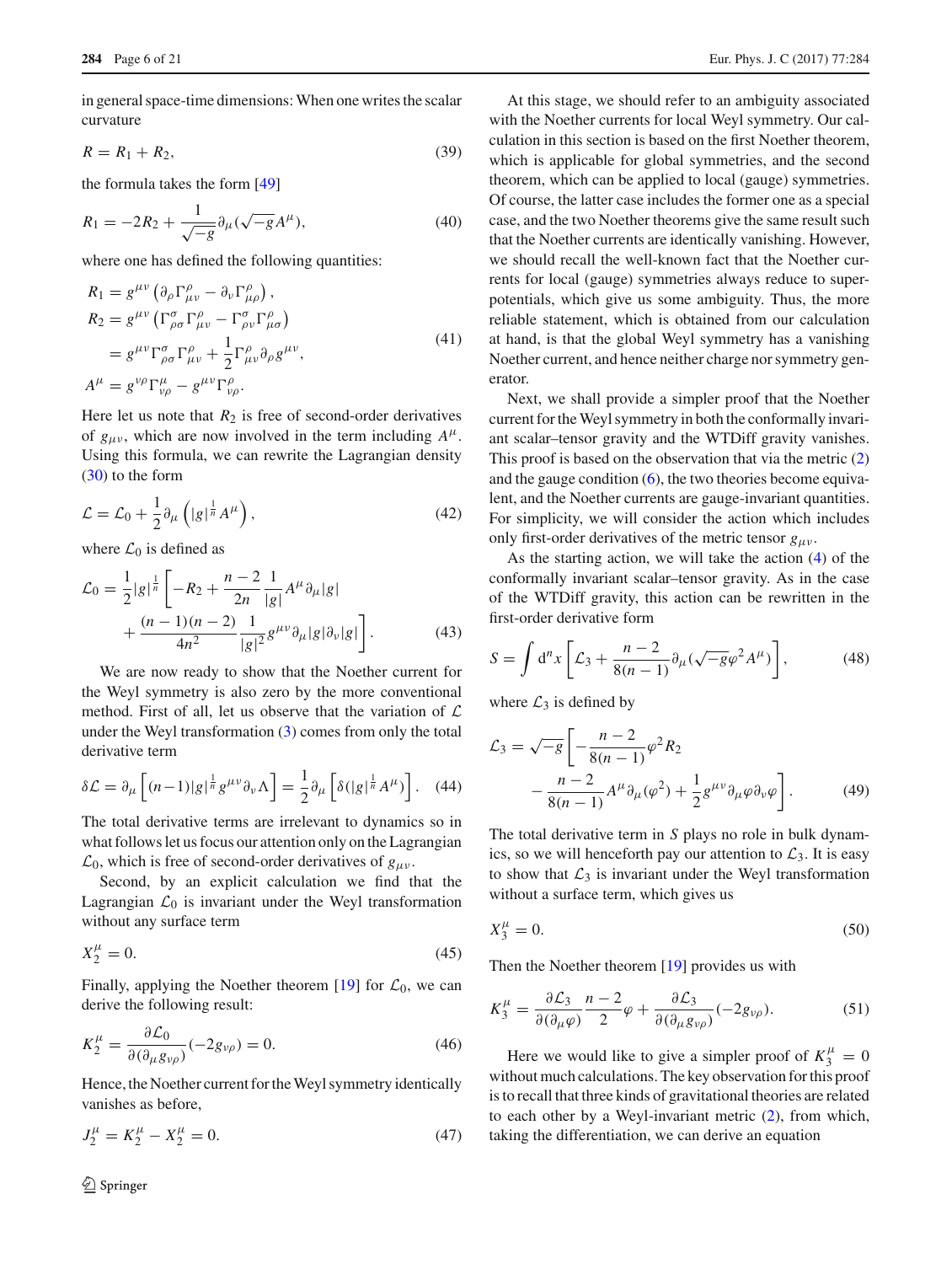$$
\partial_{\mu}\hat{g}_{\nu\rho} = \left(\frac{1}{2}\sqrt{\frac{n-2}{n-1}}\varphi\right)^{\frac{4}{n-2}} \left(\frac{4}{n-2}\frac{1}{\varphi}\partial_{\mu}\varphi g_{\nu\rho} + \partial_{\mu}g_{\nu\rho}\right).
$$
\n(52)

Using this equation, one finds that

<span id="page-6-0"></span>
$$
\frac{\partial \mathcal{L}_3}{\partial(\partial_\mu \varphi)} = \frac{\partial \mathcal{L}_3}{\partial(\partial_\mu \hat{g}_{\nu \rho})} \left( \frac{1}{2} \sqrt{\frac{n-2}{n-1}} \varphi \right)^{\frac{4}{n-2}} \frac{4}{n-2} \frac{1}{\varphi} g_{\nu \rho},
$$

$$
\frac{\partial \mathcal{L}_3}{\partial(\partial_\mu g_{\nu \rho})} = \frac{\partial \mathcal{L}_3}{\partial(\partial_\mu \hat{g}_{\nu \rho})} \left( \frac{1}{2} \sqrt{\frac{n-2}{n-1}} \varphi \right)^{\frac{4}{n-2}}.
$$
(53)

From Eq.  $(53)$ , Eq.  $(51)$  produces the expected result,

$$
K_3^{\mu} = 0. \tag{54}
$$

As a result, the Noether current for the Weyl symmetry is vanishing

$$
J_3^{\mu} = K_3^{\mu} - X_3^{\mu} = 0. \tag{55}
$$

This is our simpler proof of the vanishing Noether current for the Weyl symmetry in the conformally invariant scalar– tensor gravity. Since the current is gauge invariant, our proof can be directly applied to any conformally invariant gravitational theories such as the WTDiff gravity obtained via the trick  $(2)$  and the gauge condition  $(6)$ . From our simple proof, we can also explain why the Weyl symmetry existing in both the conformally invariant scalar–tensor gravity and the WTDiff gravity is identically vanishing. It has been already shown in the previous section that these two gravitational theories are equivalent to general relativity, and the Noether currents for the Weyl symmetry are Weyl-invariant quantities. Since there is no Weyl symmetry in general relativity, the Noether current for the Weyl symmetry should be trivially zero in general relativity. The equivalence among the three theories and gauge invariance of the Noether currents naturally lead to a conclusion that the Weyl currents in the conformally invariant scalar–tensor gravity and the WTDiff gravity should be vanishing as well.

So far, we have confined our attention to only the gravitational sector. Since there are plenty of matters around us, it is natural to ask if effects of matter fields could change our conclusion or not. In the following subsections, we will show that the introduction of conformal matters does not modify the fact that the Weyl current vanishes.

## 3.2 Scalar field

First, let us turn our attention to a real scalar field  $\phi$  in an *n*-dimensional curved space-time. The action is consisted of a kinetic term and a potential  $V(\phi)$ 

<span id="page-6-1"></span>
$$
S_{\phi} = \int d^{n}x|g|^{\frac{1}{2}} \left[ -\frac{1}{2}g^{\mu\nu}\partial_{\mu}\phi\partial_{\nu}\phi - V(\phi) \right].
$$
 (56)

Note that this action is manifestly invariant under the full group of diffeomorphisms (Diff). Under the Weyl transformation, the scalar field  $\phi$  has the same transformation law as the spurion field  $\varphi$ ,

$$
\phi \to \phi' = \Omega^{-\frac{n-2}{2}}(x)\phi. \tag{57}
$$

The trick to enlarge gauge symmetries from Diff to WDiff is now to make a Weyl-invariant scalar field  $\hat{\phi} = \varphi^{-1} \phi$  in addition to the Weyl-invariant metric [\(2\)](#page-1-2), and then replace the metric and the scalar field in the action  $(56)$  by the corresponding Weyl-invariant objects. As a result, a WDiffinvariant scalar action takes the form

<span id="page-6-2"></span>
$$
\hat{S}_{\phi} = \int d^{n}x \hat{\mathcal{L}}_{\phi}
$$
\n
$$
= \int d^{n}x |\hat{g}|^{\frac{1}{2}} \left[ -\frac{1}{2} \hat{g}^{\mu\nu} \partial_{\mu} \hat{\phi} \partial_{\nu} \hat{\phi} - V(\hat{\phi}) \right]
$$
\n
$$
= \int d^{n}x |g|^{\frac{1}{2}} \left[ -\frac{n-2}{8(n-1)} \varphi^{2} g^{\mu\nu} \partial_{\mu} \left( \frac{\phi}{\varphi} \right) \partial_{\nu} \left( \frac{\phi}{\varphi} \right) \right]
$$
\n
$$
- \left( \frac{1}{2} \sqrt{\frac{n-2}{n-1}} \varphi \right)^{\frac{2n}{n-2}} V \left( \frac{\phi}{\varphi} \right) \right].
$$
\n(58)

We shall calculate the Noether current for Weyl symmetry by the two different methods. One method, which is called the WDiff method, is to calculate the current in the WDiffinvariant action without gauge-fixing the Weyl symmetry like the conformally invariant scalar–tensor gravity. The other method, which is called the WTDiff method, is to gaugefix the longitudinal diffeomorphism by the gauge condition [\(6\)](#page-2-2), by which the WDiff-invariant action is reduced to the WTDiff-invariant one, and then calculate the Noether current for the Weyl symmetry like the WTDiff gravity. The Weyl current is a gauge-invariant quantity, so the two methods should provide the same result.

First, let us calculate the Noether current for the Weyl symmetry on the basis of the WDiff matter action [\(58\)](#page-6-2). It is easy to see that the action [\(58\)](#page-6-2) is invariant under the Weyl transformation without a surface term, so we have

$$
X_{\phi}^{\mu} = 0. \tag{59}
$$

Again, the Noether theorem [\[19](#page-19-11)] yields

<span id="page-6-4"></span>
$$
K^{\mu}_{\phi} = \frac{\partial \hat{\mathcal{L}}_{\phi}}{\partial (\partial_{\mu} \phi)} \frac{n-2}{2} \phi + \frac{\partial \hat{\mathcal{L}}_{\phi}}{\partial (\partial_{\mu} \varphi)} \frac{n-2}{2} \varphi + \frac{\partial \hat{\mathcal{L}}_{\phi}}{\partial (\partial_{\mu} g_{\nu \rho})} (-2g_{\nu \rho}).
$$
(60)

Next, the Weyl-invariant combinations [\(2\)](#page-1-2) and  $\hat{\phi} = \varphi^{-1} \phi$ give us the relations

<span id="page-6-3"></span>
$$
\frac{\partial \hat{\mathcal{L}}_{\phi}}{\partial(\partial_{\mu}\phi)} = \frac{\partial \hat{\mathcal{L}}_{\phi}}{\partial(\partial_{\mu}\hat{\phi})}\frac{1}{\varphi},
$$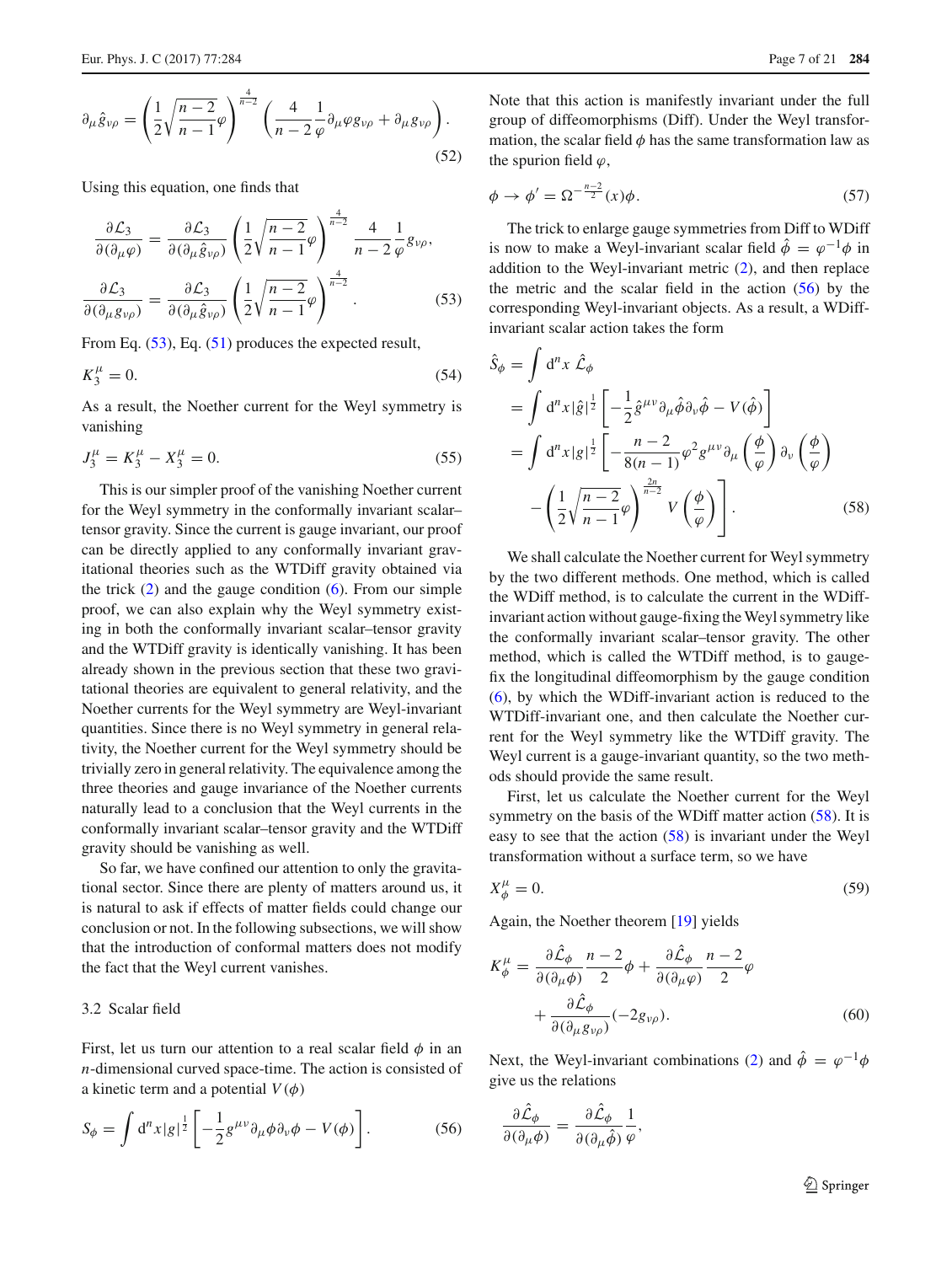$$
\frac{\partial \hat{\mathcal{L}}_{\phi}}{\partial(\partial_{\mu}\varphi)} = \frac{\partial \hat{\mathcal{L}}_{\phi}}{\partial(\partial_{\mu}\hat{g}_{\nu\rho})} \left(\frac{1}{2}\sqrt{\frac{n-2}{n-1}}\varphi\right)^{\frac{4}{n-2}} \frac{4}{n-2} \frac{1}{\varphi} g_{\nu\rho} \n- \frac{\partial \hat{\mathcal{L}}_{\phi}}{\partial(\partial_{\mu}\hat{\phi})} \frac{\phi}{\varphi^2},
$$
\n
$$
\frac{\partial \hat{\mathcal{L}}_{\phi}}{\partial(\partial_{\mu}g_{\nu\rho})} = \frac{\partial \hat{\mathcal{L}}_{\phi}}{\partial(\partial_{\mu}\hat{g}_{\nu\rho})} \left(\frac{1}{2}\sqrt{\frac{n-2}{n-1}}\varphi\right)^{\frac{4}{n-2}}.
$$
\n(61)

Using these relations [\(61\)](#page-6-3),  $K^{\mu}_{\phi}$  in [\(60\)](#page-6-4) becomes zero,

$$
K^{\mu}_{\phi} = 0. \tag{62}
$$

The Noether current for the Weyl symmetry is therefore vanishing

<span id="page-7-3"></span>
$$
J^{\mu}_{\phi} = K^{\mu}_{\phi} - X^{\mu}_{\phi} = 0.
$$
 (63)

This is a general result and even after gauge-fixing the longitudinal diffeomorphism this result should be valid since the Weyl current is gauge invariant under the Weyl transformation. Indeed, this is so by calculating the Weyl current in WTDiff scalar action below.

Now let us take the gauge condition  $(6)$  for the longitudinal diffeomorphism, which does not break the local Weyl symmetry. Inserting the gauge condition [\(6\)](#page-2-2) to the WDiffinvariant scalar action [\(58\)](#page-6-2) leads to the WTDiff-invariant scalar action

<span id="page-7-0"></span>
$$
\hat{S}_{\phi} = \int d^{n}x \hat{\mathcal{L}}_{\phi} \n= \int d^{n}x \left\{ -\frac{n-2}{8(n-1)} |g|^{\frac{1}{2}} g^{\mu\nu} \left[ \partial_{\mu}\phi \partial_{\nu}\phi \right. \n+ \frac{n-2}{2n} \frac{\phi}{|g|} \partial_{\mu} |g| \partial_{\nu}\phi + \frac{(n-2)^{2}}{16n^{2}} \frac{\phi^{2}}{|g|^{2}} \partial_{\mu} |g| \partial_{\nu} |g| \right] \n- V \left( \frac{1}{2} \sqrt{\frac{n-2}{n-1}} |g|^{\frac{n-2}{4n}} \phi \right) \right\}.
$$
\n(64)

Since the action [\(64\)](#page-7-0) is invariant under the Weyl transformation without a surface term, we have

$$
X_{\phi}^{\mu} = 0. \tag{65}
$$

The Noether theorem [\[19](#page-19-11)] gives us the formula

<span id="page-7-1"></span>
$$
K^{\mu}_{\phi} = \frac{\partial \hat{\mathcal{L}}_{\phi}}{\partial (\partial_{\mu} \phi)} \frac{n-2}{2} \phi + \frac{\partial \hat{\mathcal{L}}_{\phi}}{\partial (\partial_{\mu} g_{\nu \rho})} (-2g_{\nu \rho}). \tag{66}
$$

It is useful to evaluate each term in  $(66)$  separately to see its gauge invariance. In fact, the result is given by

<span id="page-7-2"></span>
$$
\frac{\partial \mathcal{L}_{\phi}}{\partial (\partial_{\mu}\phi)}\frac{n-2}{2}\phi = -\frac{n-2}{4}\hat{\phi}^{2}\hat{g}^{\mu\nu}\partial_{\nu}\log(\hat{\phi}^{2}),
$$

$$
\frac{\partial \mathcal{L}_{\phi}}{\partial (\partial_{\mu}g_{\nu\rho})}(-2g_{\nu\rho}) = \frac{n-2}{4}\hat{\phi}^{2}\hat{g}^{\mu\nu}\partial_{\nu}\log(\hat{\phi}^{2}).
$$
(67)

<sup>1</sup> Springer

As promised, each term is manifestly gauge invariant under the Weyl transformation, since it is expressed in terms of only gauge-invariant quantities. Adding the two terms in [\(67\)](#page-7-2), we have

$$
K^{\mu}_{\phi} = 0. \tag{68}
$$

Thus, the Noether current for the Weyl symmetry in the WTDiff method is certainly vanishing,

<span id="page-7-4"></span>
$$
J^{\mu}_{\phi} = K^{\mu}_{\phi} - X^{\mu}_{\phi} = 0.
$$
 (69)

The two results in  $(63)$  and  $(69)$  clearly account for that the Noether current for the Weyl symmetry is vanishing in both the WDiff-invariant scalar action and the WTDiff-invariant one.

## 3.3 Vector field

Next, we will move on to spin 1 abelian gauge field, that is, the electro-magnetic field. It is well known that the Maxwell action for the electro-magnetic field is invariant in only four space-time dimensions, but not so in an arbitrary space-time dimension. It is therefore necessary to extend the Maxwell action in four dimensions in such a way it is also invariant under the Weyl transformation in general dimensions. We are now accustomed to the recipe for accomplishing this work: Start with a Diff-invariant action and then replace all fields with the corresponding Weyl-invariant fields, by which we have the WDiff-invariant action. Furthermore, the WTDiffinvariant action is obtained by selecting the gauge condition [\(6\)](#page-2-2) for the longitudinal diffeomorphism. According to this recipe, let us start with the conventional Maxwell action which is invariant under Diff in *n* space-time dimensions:

$$
S_A = -\frac{1}{4} \int d^n x |g|^{\frac{1}{2}} g^{\mu \nu} g^{\rho \sigma} F_{\mu \rho} F_{\nu \sigma}, \tag{70}
$$

where  $F_{\mu\nu} = \partial_{\mu} A_{\nu} - \partial_{\nu} A_{\mu}$ . The Weyl transformation for the vector field is defined as usual

$$
A_{\mu} \to A'_{\mu} = A_{\mu}.
$$
\n<sup>(71)</sup>

Then the WDiff-invariant action reads

<span id="page-7-5"></span>
$$
\hat{S}_A = \int d^n x \hat{\mathcal{L}}_A
$$
\n
$$
= -\frac{1}{4} \int d^n x |\hat{g}|^{\frac{1}{2}} \hat{g}^{\mu\nu} \hat{g}^{\rho\sigma} F_{\mu\rho} F_{\nu\sigma},
$$
\n
$$
= -\frac{1}{4} \int d^n x |g|^{\frac{1}{2}} \left( \frac{1}{2} \sqrt{\frac{n-2}{n-1}} \varphi \right)^{\frac{2(n-4)}{n-2}} g^{\mu\nu} g^{\rho\sigma} F_{\mu\rho} F_{\nu\sigma},
$$
\n(72)

and the WTDiff-invariant action takes the form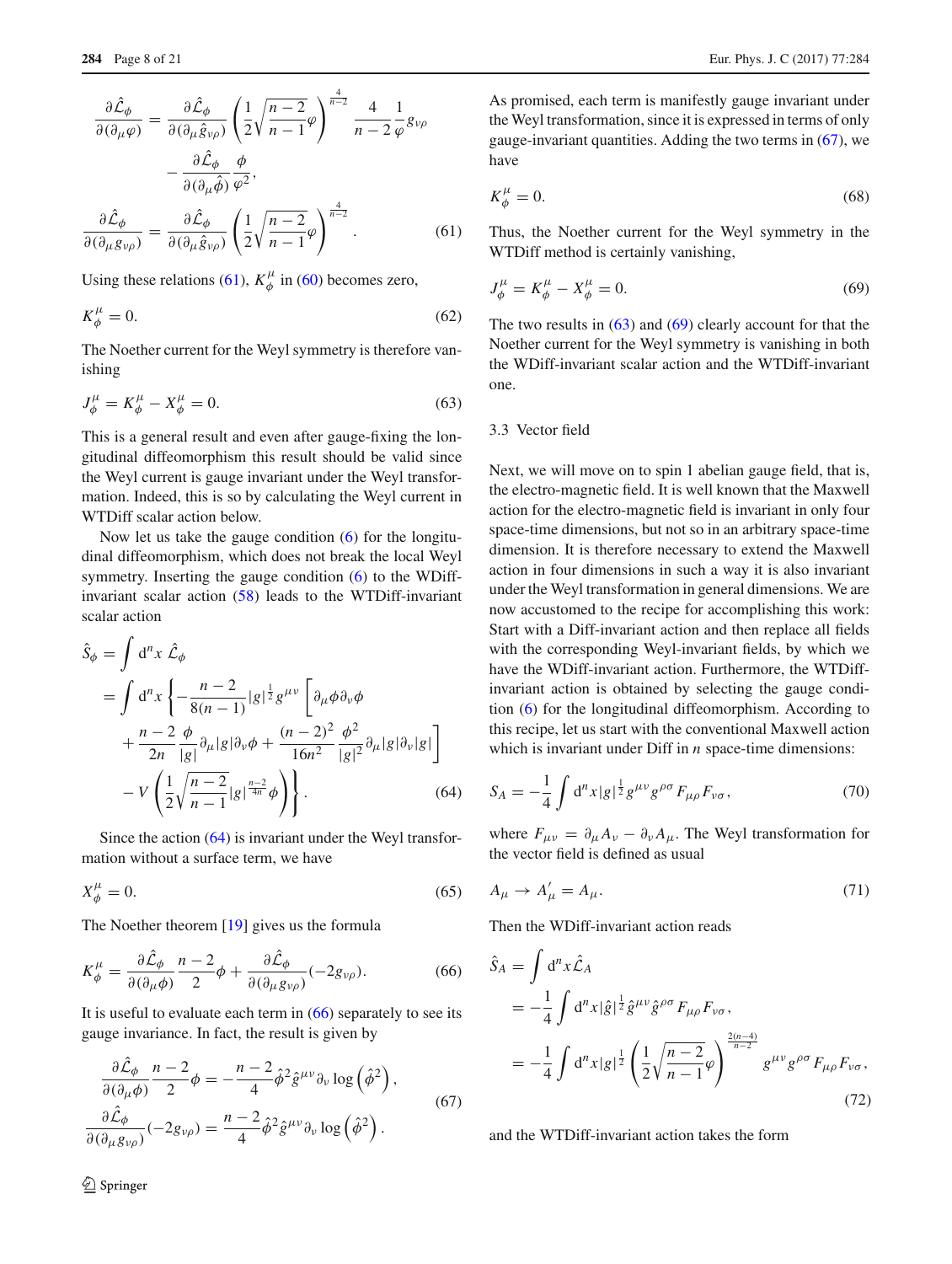<span id="page-8-4"></span>
$$
\hat{S}_A = \int d^n x \hat{\mathcal{L}}_A
$$
  
=  $-\frac{1}{4} \int d^n x |g|^{\frac{2}{n}} g^{\mu\nu} g^{\rho\sigma} F_{\mu\rho} F_{\nu\sigma}.$  (73)

Based on these actions, it is again easy to evaluate the Noether current associated with the Weyl symmetry by the two methods. For instance, in the WTDiff method, since the WTDiff-invariant action is invariant without a surface term, we have

$$
X_A^{\mu} = 0. \tag{74}
$$

The Noether theorem [\[19](#page-19-11)] again produces the formula

$$
\Lambda K_A^{\mu} = \frac{\partial \hat{\mathcal{L}}_A}{\partial (\partial_{\mu} A_{\nu})} \delta A_{\nu} + \frac{\partial \hat{\mathcal{L}}_A}{\partial (\partial_{\mu} g_{\nu \rho})} \delta g_{\nu \rho},\tag{75}
$$

where  $\Lambda$  is the infinitesimal parameter for the Weyl transformation. Since  $\delta A_v = \frac{\partial \mathcal{L}_A}{\partial (\partial_\mu g_{\nu \rho})} = 0$ , we soon reach the result

$$
K_A^{\mu} = 0. \tag{76}
$$

Hence, we have the vanishing Noether current

$$
J_A^{\mu} = K_A^{\mu} - X_A^{\mu} = 0. \tag{77}
$$

It is straightforward to derive the same result on the basis of the WDiff-invariant action [\(72\)](#page-7-5).

#### 3.4 Spinor field

Finally, as one of matter fields, let us consider the Dirac spinor field. It is well known that in general *n* space-time dimensions, the action for massless Dirac spinor fields is invariant under the Weyl transformation [\[9\]](#page-19-8). We find it useful to recall the symmetry properties of the Dirac action whose Lagrangian density is<sup>4</sup>

<span id="page-8-1"></span>
$$
\mathcal{L}_{\psi} = -\frac{1}{2} e \bar{\psi} \left( \not{D} - \overleftarrow{D} \right) \psi - e m \bar{\psi} \psi \n= e \left( - \bar{\psi} e^{\mu}_{a} \gamma^{a} D_{\mu} \psi - m \bar{\psi} \psi \right),
$$
\n(78)

where  $e = \det e_{a\mu}, \not\!\! D = \gamma^{\mu} D_{\mu}$ , and in the last equality we have used the integration by parts. In case of the massless Dirac field  $(m = 0)$ , in general *n* space-time dimensions, the action  $\int d^n x \mathcal{L}_{\psi}$  is invariant under the following Weyl transformation:

$$
e_{\mu}^{a} \rightarrow e_{\mu}'^{a} = \Omega(x)e_{\mu}^{a}, \quad e^{a\mu} \rightarrow e'^{a\mu} = \Omega^{-1}(x)e^{a\mu},
$$
  

$$
\psi \rightarrow \psi' = \Omega^{-\frac{n-1}{2}}(x)\psi.
$$
 (79)

In the presence of the scalar field  $\varphi$ , we can make even the mass term invariant under the Weyl transformation. To do so, as before, it is sufficient to introduce the Weyl-invariant

fields and then replace each field in the Lagrangian [\(78\)](#page-8-1) by the corresponding Weyl-invariant field. The Weyl-invariant fields are given by

$$
\hat{e}_a^{\mu} = \left(\frac{1}{2}\sqrt{\frac{n-2}{n-1}}\varphi\right)^{-\frac{2}{n-2}} e_a^{\mu}, \quad \hat{\psi} = \left(\frac{1}{2}\sqrt{\frac{n-2}{n-1}}\varphi\right)^{-\frac{n-1}{n-2}} \psi.
$$
\n(80)

By replacing each field with the corresponding Weylinvariant one in Eq. [\(78\)](#page-8-1), we have the Weyl-invariant massive Dirac Lagrangian density  $\mathcal{L}_{\psi}$ ,

$$
\hat{\mathcal{L}}_{\psi} = \hat{e} \left( -\hat{\bar{\psi}} \hat{e}_{a}^{\mu} \gamma^{a} \hat{D}_{\mu} \hat{\psi} - m \hat{\bar{\psi}} \hat{\psi} \right),
$$
  
\n
$$
= e \left[ -\bar{\psi} e_{a}^{\mu} \gamma^{a} D_{\mu} \psi - \left( \frac{1}{2} \sqrt{\frac{n-2}{n-1}} \varphi \right)^{\frac{2}{n-2}} m \bar{\psi} \psi \right].
$$
\n(81)

Let us note that the first term has the same expression as before since the massless Dirac Lagrangian density is invariant under the Weyl transformation. The action  $\int d^n x \hat{\mathcal{L}}_{\psi}$  is invariant under both the Weyl transformation and the full group of Diff. To reduce the symmetries from WDiff to WTDiff, we will take the gauge condition [\(6\)](#page-2-2) for the longitudinal diffeomorphism. The resulting Lagrangian density reads

<span id="page-8-2"></span>
$$
\hat{\mathcal{L}}_{\psi} = e \left( - \bar{\psi} e_a^{\mu} \gamma^a D_{\mu} \psi - e^{-\frac{1}{n}} m \bar{\psi} \psi \right). \tag{82}
$$

The Noether current for the Weyl symmetry should be calculated by using either action since the current is a gaugeinvariant quantity. We will use the Lagrangian density [\(82\)](#page-8-2), which is invariant under the Weyl transformation without surface terms, i.e.

$$
X^{\mu}_{\psi} = 0. \tag{83}
$$

The Noether theorem gives us the expression

<span id="page-8-3"></span>
$$
\Lambda K^{\mu}_{\psi} = \frac{\partial^R \hat{\mathcal{L}}_{\psi}}{\partial (\partial_{\mu} \psi)} \delta \psi + \frac{\partial \hat{\mathcal{L}}_{\psi}}{\partial (\partial_{\mu} e^a_{\nu})} \delta e^a_{\nu},\tag{84}
$$

where we have used the right-derivative notation with respect to the spinor field and the second-order formalism of gravity, that is, the spin connection has been regarded as a function of the vielbein. A straightforward calculation of each term in [\(84\)](#page-8-3) yields

$$
\frac{\partial^R \hat{\mathcal{L}}_{\psi}}{\partial (\partial_{\mu} \psi)} \delta \psi = -\Lambda \frac{n-1}{2} e \bar{\psi} e_a^{\mu} \gamma^a \psi
$$
  

$$
\frac{\partial \hat{\mathcal{L}}_{\psi}}{\partial (\partial_{\mu} e_v^a)} \delta e_v^a = \Lambda \frac{n-1}{2} e \bar{\psi} e_a^{\mu} \gamma^a \psi,
$$
 (85)

both of which are gauge invariant as expected. Therefore, we have

$$
K^{\mu}_{\psi} = 0. \tag{86}
$$

<span id="page-8-0"></span><sup>&</sup>lt;sup>4</sup> See Appendix [A.2](#page-16-3) for notation and some definitions related to spinors.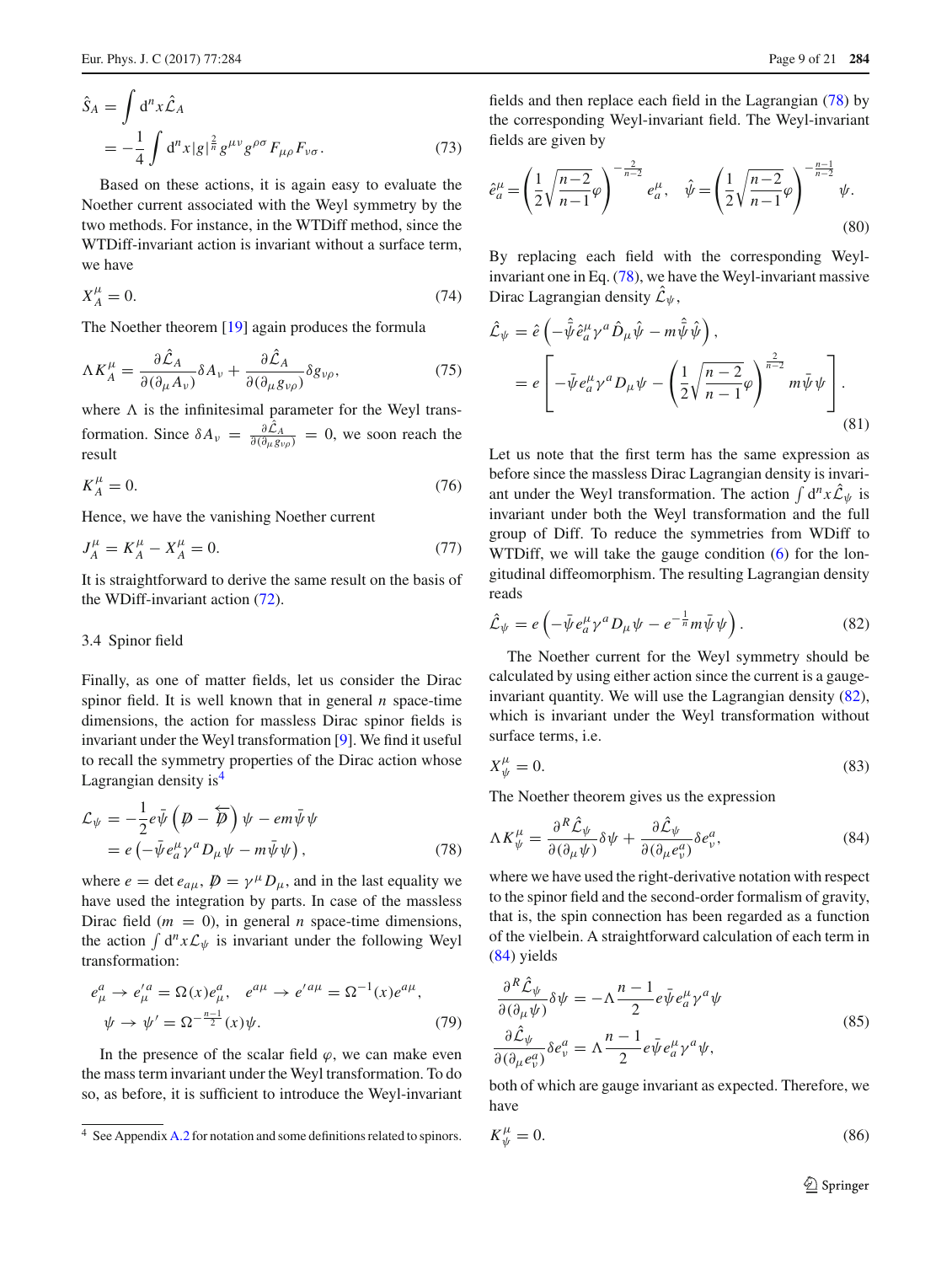Accordingly, even in this case, we have the identically vanishing Noether current

$$
J^{\mu}_{\psi} = K^{\mu}_{\psi} - X^{\mu}_{\psi} = 0. \tag{87}
$$

To close this section, we should comment on the trace or Weyl (conformal) anomaly. It is well known that in a curved space-time, certain matter fields, such as the electro-magnetic field in four dimensions and massless Dirac fields in any dimensions, exhibit Weyl (local conformal) invariance at the classical level as mentioned above. Weyl invariance of the action implies that the trace of the energy-momentum tensor is zero. We are also familiar with the fact that a theory based on a classical action which is Weyl invariant in general loses its Weyl invariance in the quantum theory as a result of renormalization, i.e. owing to the existence of the renormalization scale. The energy-momentum tensor therefore acquires a non-zero trace, known as the trace or Weyl (conformal) anomaly [\[7](#page-19-6)[,8](#page-19-7)].

However, this well-known result does not generally hold in the present formalism where there is the spurion field  $\varphi$ . In our formalism, we keep the situation in mind such that the conformally invariant scalar–tensor gravity coexists with the various conformally invariant matter fields. In this situation, the spurion field  $\varphi$  is assumed to be broken spontaneously  $\varphi = \langle \varphi \rangle + \sigma$  where the massless "meson"  $\sigma$  is the Goldstone boson restoring conformal symmetry, even if there is no potential for triggering the spontaneous symmetry breakdown. Note that  $\sigma = 0$  corresponds to the "unitary gauge" leading to general relativity or the WTDiff gravity depending on the choice of  $\langle \varphi \rangle$ . The key idea is that we can use the vacuum expectation value of the spurion field,  $\langle \varphi \rangle$ , as the renormalization scale instead of the conventional fixed renormalization scale  $\mu$  [\[9](#page-19-8)[–18](#page-19-10)]. With this idea, we have a conformally invariant effective potential without trace anomaly and the coupling constants still run with the momentum scale [\[15](#page-19-17)].

## <span id="page-9-0"></span>**4 Schwarzschild solution**

In this section, we wish to show that the Schwarzschild metric is a classical solution to the equations of motion of the WTDiff gravity, Eq.  $(15)$ , or equivalently Eq.  $(26)$ . Before doing so, we soon realize that a notable feature of Eq. [\(15\)](#page-2-7) is that the traceless Einstein tensor defined as  $G_{\mu\nu}^T = R_{\mu\nu} - \frac{1}{n}g_{\mu\nu}R$  in the LHS has a beautiful geometrical structure, whereas the traceless energy-momentum tensor  $T_{(g)\mu\nu}^T = T_{(g)\mu\nu} - \frac{1}{n}g_{\mu\nu}T_{(g)}$  in the RHS has a complicated expression, and the presence of the metric determinant *g* and its derivative  $\nabla_{\mu} \nabla_{\nu} |g|$  reflects the fact that the equations of motion are not invariant under Diff, but only TDiff. It is therefore natural to fix the Weyl symmetry first by the gauge condition

<span id="page-9-3"></span>
$$
g = -1,\tag{88}
$$

which is nothing but the unimodular condition [\(9\)](#page-2-3). Since the traceless energy-momentum tensor in the RHS of Eq. [\(15\)](#page-2-7) trivially vanishes, the resultant equations of motion read

<span id="page-9-1"></span>
$$
G_{\mu\nu}^T \equiv R_{\mu\nu} - \frac{1}{n} g_{\mu\nu} R = 0.
$$
 (89)

The space-time defined by Eq. [\(89\)](#page-9-1) is called an Einstein space in four dimensions. The Riemannian spaces which are conformally related to Einstein spaces have been addressed for a long time [\[50\]](#page-20-4).

Now we wish to show that the Schwarzschild metric in the Cartesian coordinate system is a classical solution to the equations of motion [\(89\)](#page-9-1). For this purpose, we will look for a gravitational field outside an isolated, static, spherically symmetric object with mass *M*. In the far region from the isolated object, we assume that the metric tensor is in an asymptotically Lorentzian form,

<span id="page-9-6"></span>
$$
g_{\mu\nu} \to \eta_{\mu\nu} + \mathcal{O}\left(\frac{1}{r^{n-3}}\right),\tag{90}
$$

where  $\eta_{\mu\nu}$  is the Minkowski metric, and the radial coordinate *r* is defined as

$$
r = \sqrt{(x^1)^2 + (x^2)^2 + \dots + (x^{n-1})^2} = \sqrt{(x^i)^2},
$$
(91)

with *i* running over spatial coordinates  $(i = 1, 2, \ldots, n-1)$ .

Let us recall that the most spherically symmetric line element in *n* space-time dimensions reads

$$
ds^{2} = -A(r)dt^{2} + B(r)(x^{i}dx^{i})^{2} + C(r)(dx^{i})^{2}
$$
  
+  $D(r)dt x^{i}dx^{i}$ , (92)

where  $A(r)$  and  $C(r)$  are positive functions depending on only *r*. Requiring the invariance under the time reversal  $t \rightarrow$  $-t$  leads to  $D = 0$ . As is well known, we can set  $C(r) =$ 1 by redefining the radial coordinate *r* [\[51](#page-20-5)]. Thus, the line element under consideration takes the form in the Cartesian coordinate system

<span id="page-9-2"></span>
$$
ds^{2} = -A(r)dt^{2} + (dx^{i})^{2} + B(r)(x^{i}dx^{i})^{2}.
$$
 (93)

From this line element [\(93\)](#page-9-2), the non-vanishing components of the metric tensor are given by

<span id="page-9-4"></span>
$$
g_{tt} = -A, \quad g_{ij} = \delta_{ij} + Bx^ix^j,\tag{94}
$$

and the components of its inverse matrix are

$$
g^{tt} = -\frac{1}{A}, \quad g^{ij} = \delta^{ij} - \frac{B}{1 + Br^2} x^i x^j. \tag{95}
$$

Moreover, using these components of the metric tensor, the affine connection is calculated to be

<span id="page-9-5"></span>
$$
\Gamma_{ti}^t = \frac{A'}{2A} \frac{x^i}{r}, \quad \Gamma_{tt}^i = \frac{A'}{2(1 + Br^2)} \frac{x^i}{r},
$$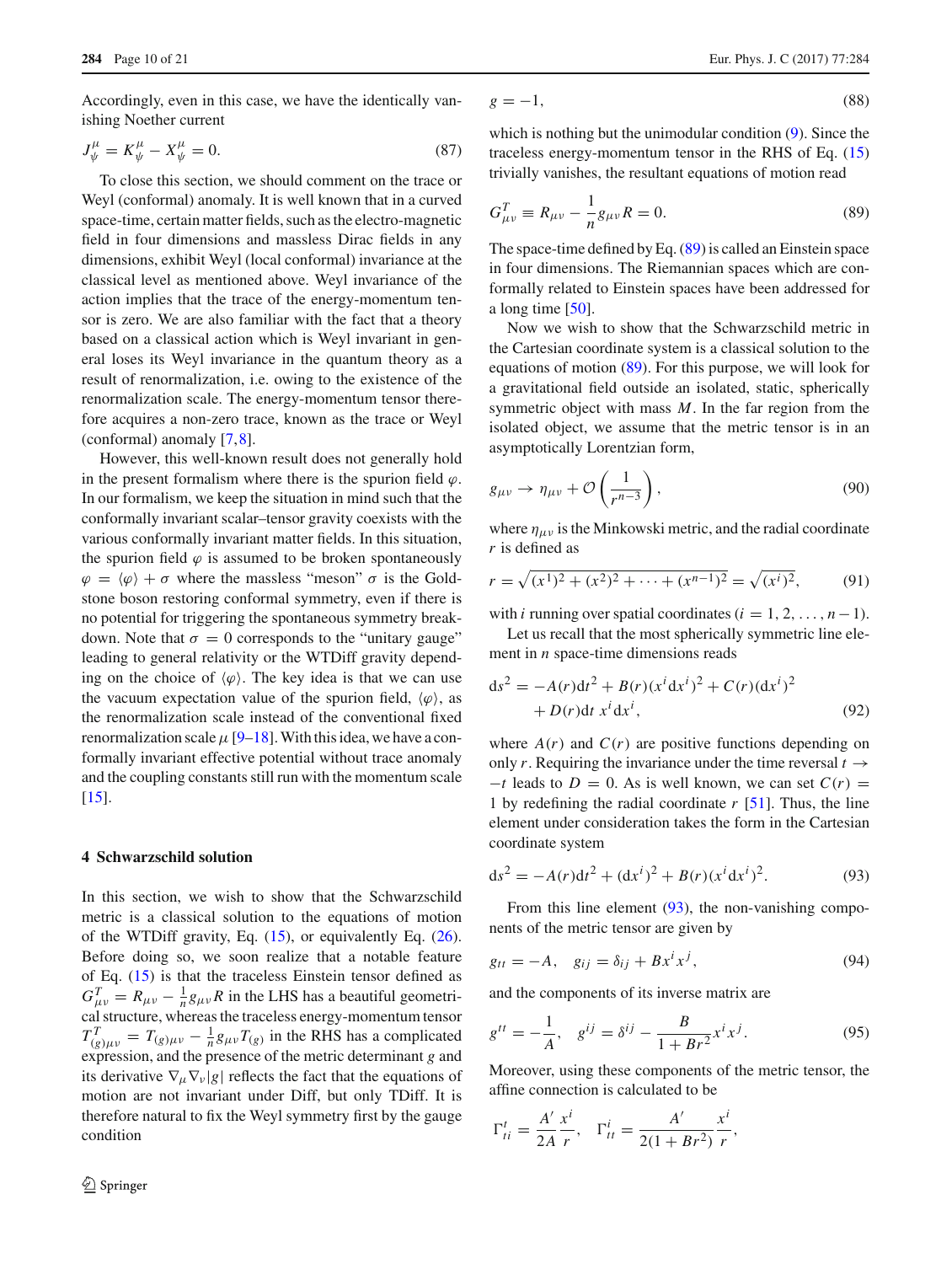$$
\Gamma_{jk}^{i} = \frac{1}{2(1 + Br^2)} \frac{x^{i}}{r} (2Br\delta_{jk} + B'x^{j}x^{k}),
$$
\n(96)

where the prime denotes the differentiation with respect to *r*, for instance,  $A' = \frac{dA}{dr}$ .

Here let us take the gauge condition [\(88\)](#page-9-3) for the Weyl transformation into consideration. By means of the metric tensor  $(94)$ , the gauge condition  $(88)$  is cast into the form

<span id="page-10-1"></span>
$$
A(1 + Br^2) = 1.
$$
 (97)

Using this gauge condition [\(97\)](#page-10-1) and Eqs. [\(94\)](#page-9-4)–[\(96\)](#page-9-5), the Ricci tensor and the scalar curvature can easily be calculated to be

$$
R_{tt} = \frac{1}{2} A \left( A'' + \frac{n-2}{r} A' \right),
$$
  
\n
$$
R_{ij} = \left[ \frac{n-3}{r^2} (1-A) - \frac{A'}{r} \right] \delta_{ij}
$$
  
\n
$$
+ \frac{1}{r^2} \left[ \frac{n-3}{r^2} (A-1) + \frac{1}{r} \frac{A'}{A} (1 - \frac{n}{2} + A) - \frac{1}{2} \frac{A''}{A} \right] x^i x^j,
$$
  
\n
$$
R = -A'' - \frac{2(n-2)}{r} A' - \frac{(n-2)(n-3)}{r^2} (A-1).
$$
 (98)

These results produce the concrete expressions for the nonvanishing components of the traceless Einstein tensor  $G_{\mu\nu}^T$  $R_{\mu\nu} - \frac{1}{n} g_{\mu\nu} R$ ,

<span id="page-10-5"></span>
$$
G_{tt}^{T} = \left(\frac{1}{2} - \frac{1}{n}\right) A \left[A'' + (n-4)\frac{1}{r}A' - 2(n-3)\frac{1}{r^2}(A-1)\right],
$$
  
\n
$$
G_{ij}^{T} = \left\{\frac{1}{n}\delta_{ij} + \frac{1}{r^2}\frac{1}{A} \left[-\frac{1}{2} + \frac{1}{n}(1-A)\right]x^i x^j\right\}
$$
  
\n
$$
\left[A'' + (n-4)\frac{1}{r}A' - 2(n-3)\frac{1}{r^2}(A-1)\right].
$$
 (99)

Consequently, Eq. [\(89\)](#page-9-1) reduces to the equation

<span id="page-10-2"></span>
$$
A'' + (n - 4)\frac{1}{r}A' - 2(n - 3)\frac{1}{r^2}(A - 1) = 0.
$$
 (100)

Noticing that the LHS of Eq. [\(100\)](#page-10-2) can be rewritten as

$$
A'' + (n - 4)\frac{1}{r}A' - 2(n - 3)\frac{1}{r^2}(A - 1)
$$
  
= 
$$
\frac{1}{r^{n-3}}\frac{d^2}{dr^2}[r^{n-3}(A - 1)]
$$
  
- 
$$
(n - 2)\frac{1}{r^{n-2}}\frac{d}{dr}[r^{n-3}(A - 1)],
$$
 (101)

Eq. [\(100\)](#page-10-2) is easily solved to be

$$
A(r) = 1 - \frac{2M}{r^{n-3}} + ar^2,
$$
\n(102)

where *M* and *a* are integration constants. From the boundary condition [\(90\)](#page-9-6), we have to choose  $a = 0$ , and we can obtain the expression for  $B(r)$  in terms of the gauge condition [\(97\)](#page-10-1). Accordingly, we arrive at the expressions for  $A(r)$  and  $B(r)$ :

$$
A(r) = 1 - \frac{2M}{r^{n-3}}, \quad B(r) = \frac{2M}{r^2(r^{n-3} - 2M)}.
$$
 (103)

Then the line element is of form

<span id="page-10-3"></span>
$$
ds^{2} = -\left(1 - \frac{2M}{r^{n-3}}\right)dt^{2} + (dx^{i})^{2} + \frac{2M}{r^{2}(r^{n-3} - 2M)}(x^{i}dx^{i})^{2}.
$$
 (104)

In this way, we have succeeded in showing that the Schwarzschild metric in the Cartesian coordinate system is a classical solution in the WTDiff gravity as in general relativity.

However, there is a caveat. The Schwarzschild metric in the Cartesian coordinate system, [\(104\)](#page-10-3), can be rewritten in the spherical coordinate system as

<span id="page-10-4"></span>
$$
ds^{2} = -\left(1 - \frac{2M}{r^{n-3}}\right)dt^{2} + \frac{1}{1 - \frac{2M}{r^{n-3}}}dr^{2} + r^{2}d\Omega_{n-2}^{2},
$$
\n(105)

where

$$
d\Omega_{n-2}^2 = d\theta_2^2 + \sin^2 \theta_2 d\theta_3^2 + \dots + \prod_{i=2}^{n-2} \sin^2 \theta_i d\theta_{n-1}^2. (106)
$$

This form of the Schwarzschild metric is very familiar to physicists, but this is not a classical solution to the equations of motion of the WTDiff gravity, [\(89\)](#page-9-1). The reason is that when transforming from the Cartesian coordinates to the spherical coordinates, we have a non-vanishing Jacobian factor which is against TDiff. To put it differently, while the determinant of the metric tensor in Eq.  $(104)$  is  $-1$ , the one in Eq.  $(105)$ is not so, which is against the gauge condition [\(88\)](#page-9-3). In order to show that Eq. [\(105\)](#page-10-4) is also a classical solution, one has to solve the equations of motion under the condition  $g \neq -1$ , which is at present a difficult task due to the complicated structure of the energy-momentum tensor.

#### <span id="page-10-0"></span>**5 Charged black hole solution**

In the previous section, we have investigated classical solutions in the WTDiff gravity and found that the Schwarzschild metric is indeed a classical solution to the equations of motion of the WTDiff gravity. A study of the Schwarzschild solution is of physical importance since the Schwarzschild solution corresponds to the basic one-body problem of classical astronomy, and the reliable experimental verifications of the Einstein equations are almost all based on the Schwarzschild line element. Then it is natural to ask ourselves whether a charged black hole metric is also a classical solution to the equations of motion of the WTDiff gravity coupled to an electro-magnetic field or not. In this section, we will prove that it is indeed the case in general *n* space-time dimensions.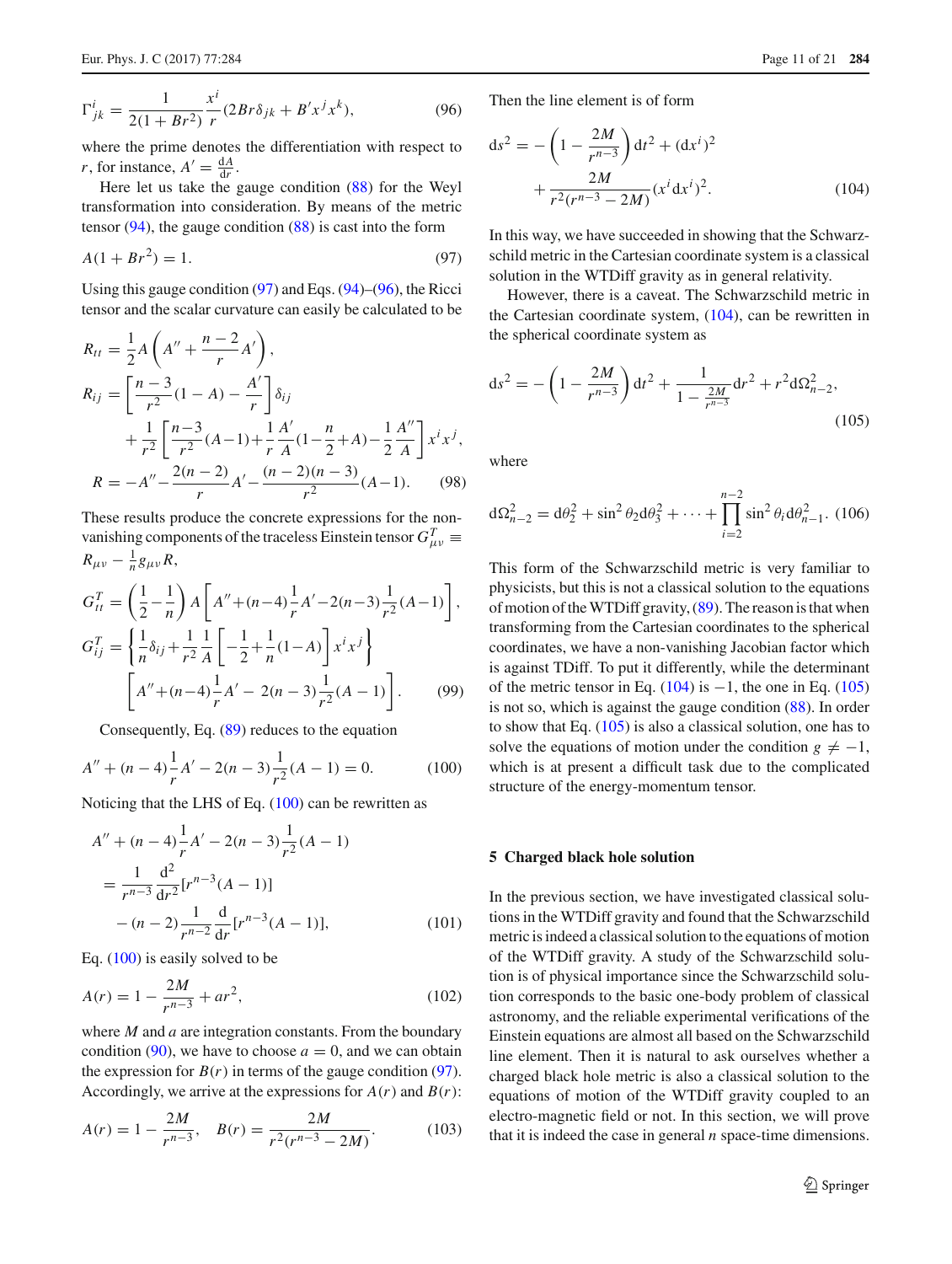Our starting action is the sum of the WTDiff gravity action [\(14\)](#page-2-8) and the WTDiff-invariant Maxwell action [\(73\)](#page-8-4)

<span id="page-11-0"></span>
$$
S = \int d^{n}x \left\{ \frac{1}{2} |g|^{\frac{1}{n}} \left[ R + \frac{(n-1)(n-2)}{4n^{2}} \frac{1}{|g|^{2}} g^{\mu\nu} \partial_{\mu} |g| \partial_{\nu} |g| \right] - \frac{1}{4} |g|^{\frac{2}{n}} g^{\mu\nu} g^{\rho\sigma} F_{\mu\rho} F_{\nu\sigma} \right\}.
$$
 (107)

It is worthwhile to point out that although the WTDiff gravity has been already shown to be equivalent to general relativity, the WTDiff-invariant Maxwell action for the vector field *A*<sup>μ</sup> is not equivalent to the conventional Maxwell action except in four dimensions and is its Weyl-invariant generalization. Thus, it is a nontrivial task to examine whether the action [\(107\)](#page-11-0) possesses a charged black hole solution as a classical solution.

It is straightforward to derive the equations of motion for the gauge field  $A_{\mu}$  and the metric tensor  $g_{\mu\nu}$ . The result is given by

$$
\partial_{\mu}(|g|^{\frac{2}{n}}F^{\mu\nu}) = 0\tag{108}
$$

and

<span id="page-11-3"></span>
$$
R_{\mu\nu} - \frac{1}{n} g_{\mu\nu} R = T_{(g,A)\mu\nu} - \frac{1}{n} g_{\mu\nu} T_{(g,A)},
$$
(109)

where the energy-momentum tensor  $T_{(g,A)\mu\nu}$  is defined as

$$
T_{(g,A)\mu\nu} = \frac{(n-2)(2n-1)}{4n^2} \frac{1}{|g|^2} \partial_\mu |g| \partial_\nu |g|
$$

$$
- \frac{n-2}{2n} \frac{1}{|g|} \nabla_\mu \nabla_\nu |g| + |g|^{\frac{1}{n}} F_{\mu\alpha} F_\nu^{\alpha}.
$$
(110)

This energy-momentum tensor  $T_{(g,A)\mu\nu}$  is not covariantly conserved as  $T_{(g)\mu\nu}$  in Eq. [\(16\)](#page-2-9), but it is possible to construct a covariantly conserved energy-momentum tensor as before. Along the same line of arguments as in Sect. [2,](#page-1-0) the covariantly conserved energy-momentum tensor is found to be

$$
T_{\mu\nu} = T_{(g,A)\mu\nu} + \frac{n-2}{2n} g_{\mu\nu} \left[ -\frac{5n-3}{4n} \frac{1}{|g|^2} (\partial_{\rho} |g|)^2 + \frac{1}{|g|} \nabla_{\rho} \nabla^{\rho} |g| \right] - \frac{1}{4} |g|^{\frac{1}{n}} g_{\mu\nu} F_{\rho\sigma} F^{\rho\sigma}.
$$
 (111)

Moreover, as expected from Weyl invariance of the WTDiffinvariant Maxwell action, this covariantly conserved energymomentum tensor  $T_{\mu\nu}$  satisfies the relation

$$
T_{\mu\nu} - \frac{1}{n} g_{\mu\nu} T = T_{(g,A)\mu\nu} - \frac{1}{n} g_{\mu\nu} T_{(g,A)}.
$$
 (112)

Hence, as in the case of the absence of the electro-magnetic field, even if we add the electro-magnetic field to the WTDiff gravity, we can derive the standard Einstein equations [\(29\)](#page-3-8) where the cosmological constant appears as an integration constant.

Since we want to find a charged black hole solution, we look for a gravitational field outside an isolated, static, spherically symmetric object with mass *M* and electric charge *Q*. We again take the asymptotically Lorentzian space-time, Eq. [\(90\)](#page-9-6), as a boundary condition for the metric tensor. We also work with the line element  $(93)$ , and take the unimodular condition [\(88\)](#page-9-3) as a gauge condition for the Weyl symmetry, so in this case we have perfectly the same equations as Eqs.  $(93)$ – $(99)$ . With the unimodular condition  $(88)$  for the Weyl symmetry, the Maxwell equation and the energymomentum tensor are, respectively, reduced to the form

<span id="page-11-1"></span>
$$
\partial_{\mu}F^{\mu\nu} = 0,\tag{113}
$$

$$
T_{(g,A)\mu\nu} = F_{\mu\alpha} F_{\nu}{}^{\alpha}.
$$
 (114)

As for the electro-magnetic field  $A_{\mu}(x)$ , we assume that it has a static, spherically symmetric electric potential

<span id="page-11-2"></span>
$$
A_t = -\phi(r), \quad A_i = 0,\tag{115}
$$

where  $\phi(r)$  is a function of *r*. First, let us solve the Maxwell equation  $(113)$ . With the ansatzes  $(93)$  and  $(115)$ , the Maxwell equation  $(113)$  is cast into a single equation,

$$
\frac{\mathrm{d}}{\mathrm{d}r}(r^{n-2}\phi') = 0,\tag{116}
$$

which is easily integrated to be

$$
\phi(r) = \sqrt{\frac{n-2}{n-3}} \frac{Q}{r^{n-3}} + c,\tag{117}
$$

where *Q*, which corresponds to an electric charge, and *c* are integration constants. To fix the constant  $c$ , we will impose the boundary condition

$$
\lim_{r \to \infty} \phi(r) = 0,\tag{118}
$$

which uniquely determines  $c = 0$ . Thus, we obtain the final expression for  $\phi(r)$ 

$$
\phi(r) = \sqrt{\frac{n-2}{n-3}} \frac{Q}{r^{n-3}}.
$$
\n(119)

Next, let us try to solve the *traceless* Einstein equations [\(109\)](#page-11-3) with the unimodular gauge condition [\(88\)](#page-9-3). For this purpose, we will calculate the *traceless* energy-momentum tensor defined as  $T_{(g,A)\mu\nu}^T \equiv T_{(g,A)\mu\nu} - \frac{1}{n}g_{\mu\nu}T_{(g,A)}$  whose result is summarized as

$$
T_{(g,A)ti}^T = A \frac{(n-2)^2 (n-3)}{n} \frac{Q^2}{r^{2(n-2)}},
$$
  
\n
$$
T_{(g,A)ij}^T = \frac{2(n-2)(n-3)}{n}
$$
  
\n
$$
\times \left(\delta_{ij} - \frac{A + \frac{n}{2} - 1}{A} \frac{x^i x^j}{r^2}\right) \frac{Q^2}{r^{2(n-2)}}.
$$
 (120)

Consequently, the *traceless* Einstein equations [\(109\)](#page-11-3) reduce to the equation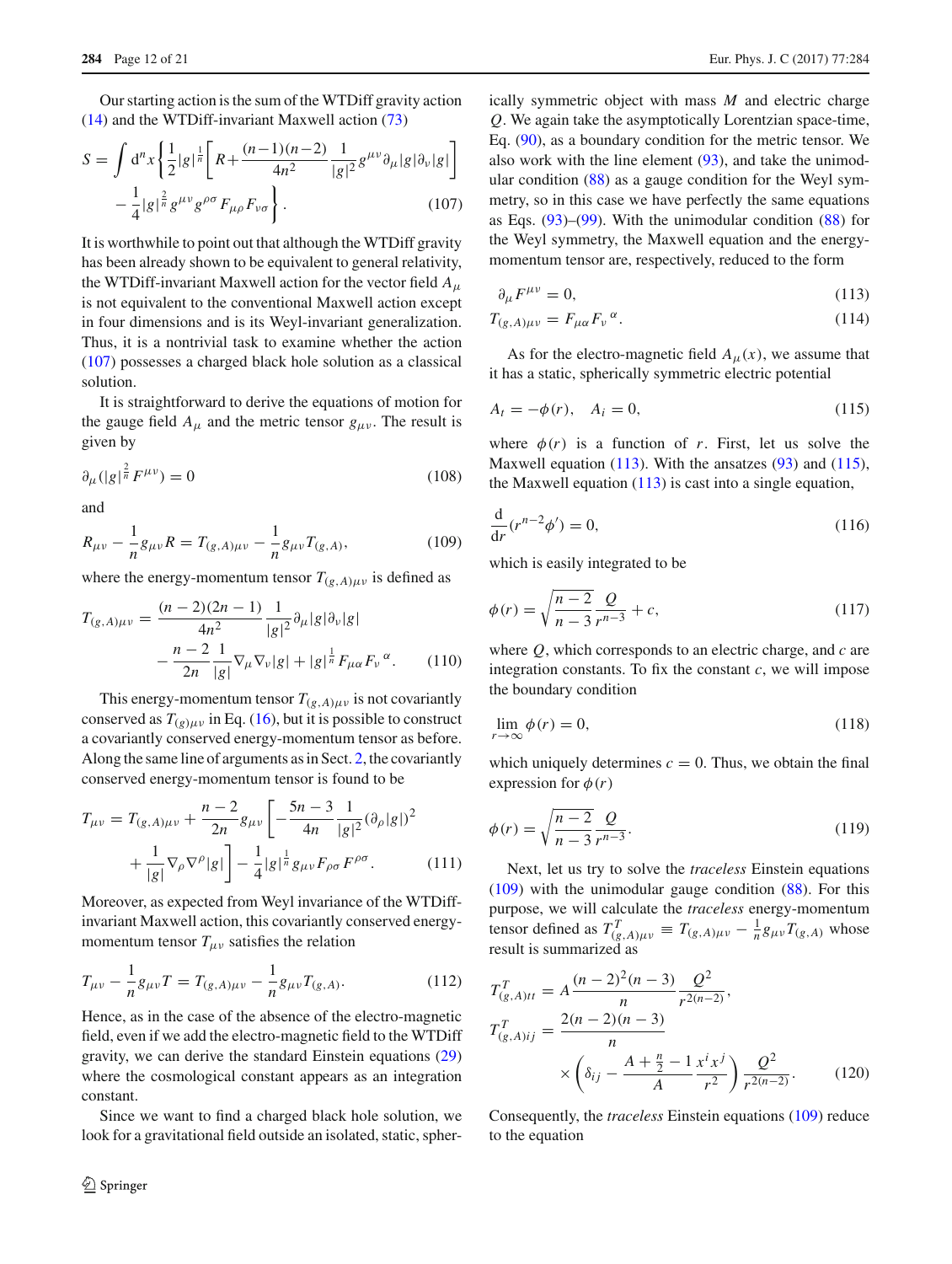$$
A'' + (n - 4)\frac{1}{r}A' - 2(n - 3)\frac{1}{r^2}(A - 1)
$$
  
- 2(n - 2)(n - 3)\frac{Q^2}{r^{2(n-2)}} = 0. (121)

This equation can be rewritten as

$$
\frac{1}{r^{n-3}}\frac{d^2}{dr^2}\left[r^{n-3}\left(A-1-\frac{Q^2}{r^{2(n-3)}}\right)\right]
$$

$$
-(n-2)\frac{1}{r^{n-2}}\frac{d}{dr}\left[r^{n-3}\left(A-1-\frac{Q^2}{r^{2(n-3)}}\right)\right]=0.
$$
(122)

By performing an integration,  $A(r)$  turns out to be

$$
A(r) = 1 - \frac{2M}{r^{n-3}} + \frac{Q^2}{r^{2(n-3)}} + ar^2,
$$
 (123)

where *M* and *a* are integration constants. From the boundary condition [\(90\)](#page-9-6), we have to choose  $a = 0$ , and we can obtain the expression for  $B(r)$  in terms of the gauge condition [\(97\)](#page-10-1). As a result, we obtain the expressions for  $A(r)$  and  $B(r)$ ,

$$
A(r) = 1 - \frac{2M}{r^{n-3}} + \frac{Q^2}{r^{2(n-3)}},
$$
  
\n
$$
B(r) = \frac{2Mr^{n-3} - Q^2}{r^2[r^{2(n-3)} - 2Mr^{n-3} + Q^2]}.
$$
\n(124)

Then the line element is of the form

<span id="page-12-1"></span>
$$
ds^{2} = -\left[1 - \frac{2M}{r^{n-3}} + \frac{Q^{2}}{r^{2(n-3)}}\right]dt^{2} + (dx^{i})^{2} + \frac{2Mr^{n-3} - Q^{2}}{r^{2}\left[r^{2(n-3)} - 2Mr^{n-3} + Q^{2}\right]}(x^{i}dx^{i})^{2}.
$$
 (125)

Hence, we have shown that the charged black hole metric in the Cartesian coordinate system is indeed a classical solution in the WTDiff gravity coupled to the WTDiff-invariant Maxwell theory in an arbitrary space-time dimension.

Again we should make an important remark. The charged black hole metric [\(125\)](#page-12-1) in the Cartesian coordinate system can be rewritten in a more familiar form in the spherical coordinate system,

<span id="page-12-2"></span>
$$
ds^{2} = -\left[1 - \frac{2M}{r^{n-3}} + \frac{Q^{2}}{r^{2(n-3)}}\right]dt^{2} + \frac{1}{1 - \frac{2M}{r^{n-3}}} + \frac{Q^{2}}{r^{2(n-3)}}dr^{2} + r^{2}d\Omega_{n-2}^{2}.
$$
 (126)

However, Eq. [\(126\)](#page-12-2) is *not* a classical solution in the WTDiff gravity plus the WTDiff-invariant Maxwell theory. This situation is very similar to the Schwarzschild black hole metric. Namely, the dependence of classical solutions on the chosen coordinate system is a notable feature of the WTDiff gravity where there is no the full group of diffeomorphisms, but only TDiff.

#### <span id="page-12-0"></span>**6 Cosmology**

As a final application of the classical WTDiff gravity, we would like to consider cosmology in the WTDiff gravity coupled with the WTDiff-invariant scalar matter. Before attempting to solve the *traceless* Einstein equations, following the same method as before we can construct the energymomentum tensor satisfying the covariant conservation law in this case as well. An interesting point here is that such a covariantly conserved energy-momentum tensor plays a critical role in the construction of classical solutions, which should be contrasted to the cases treated thus far where the covariantly conserved energy-momentum tensors are only needed to have a connection with the standard Einstein equations.

The action with which we begin is the sum of the WTDiff gravity action [\(14\)](#page-2-8) and the WTDiff-invariant scalar action  $(64)$ ,

$$
S = \int d^{n}x \left\{ \frac{1}{2} |g|^{\frac{1}{n}} \left[ R + \frac{(n-1)(n-2)}{4n^{2}} \frac{1}{|g|^{2}} g^{\mu\nu} \partial_{\mu} |g| \partial_{\nu} |g| \right] - \frac{n-2}{8(n-1)} |g|^{\frac{1}{2}} g^{\mu\nu} \left[ \partial_{\mu} \phi \partial_{\nu} \phi \right] + \frac{n-2}{2n} \frac{\phi}{|g|} \partial_{\mu} |g| \partial_{\nu} \phi + \frac{(n-2)^{2}}{16n^{2}} \frac{\phi^{2}}{|g|^{2}} \partial_{\mu} |g| \partial_{\nu} |g| \right] - V \left( \frac{1}{2} \sqrt{\frac{n-2}{n-1}} |g|^{\frac{n-2}{4n}} \phi \right) \right\}.
$$
 (127)

From this action, the equations of motion for the scalar field and the metric tensor field are, respectively, calculated to be

<span id="page-12-4"></span>
$$
-\frac{1}{8} \frac{n-2}{n-1} |g|^{\frac{1}{2}} \left[ \frac{(n-2)(5n-2)}{8n^2} \frac{\phi}{|g|^2} (\partial_\rho |g|)^2 - \frac{n-2}{2n} \frac{\phi}{|g|} \nabla_\rho \nabla^\rho |g| - 2 \nabla_\rho \nabla^\rho \phi \right] - \frac{1}{2} \sqrt{\frac{n-2}{n-1}} |g|^{\frac{n-2}{4n}} V' \left( \frac{1}{2} \sqrt{\frac{n-2}{n-1}} |g|^{\frac{n-2}{4n}} \phi \right) = 0, \quad (128)
$$

with  $V'(\phi) \equiv \frac{dV(\phi)}{d\phi}$ , and

$$
R_{\mu\nu} - \frac{1}{n}g_{\mu\nu}R = T_{(g,\phi)\mu\nu} - \frac{1}{n}g_{\mu\nu}T_{(g,\phi)},
$$
(129)

where the energy-momentum tensor  $T_{(g,\phi)\mu\nu}$  is defined as

<span id="page-12-3"></span>
$$
T_{(g,\phi)\mu\nu} = \frac{(n-2)(2n-1)}{4n^2} \frac{1}{|g|^2} \partial_\mu |g| \partial_\nu |g| -\frac{n-2}{2n} \frac{1}{|g|} \nabla_\mu \nabla_\nu |g| +\frac{1}{4} \frac{n-2}{n-1} \left( \partial_\mu \phi + \frac{n-2}{4n} \frac{\phi}{|g|} \partial_\mu |g| \right) \times \left( \partial_\nu \phi + \frac{n-2}{4n} \frac{\phi}{|g|} \partial_\nu |g| \right).
$$
 (130)

<sup>2</sup> Springer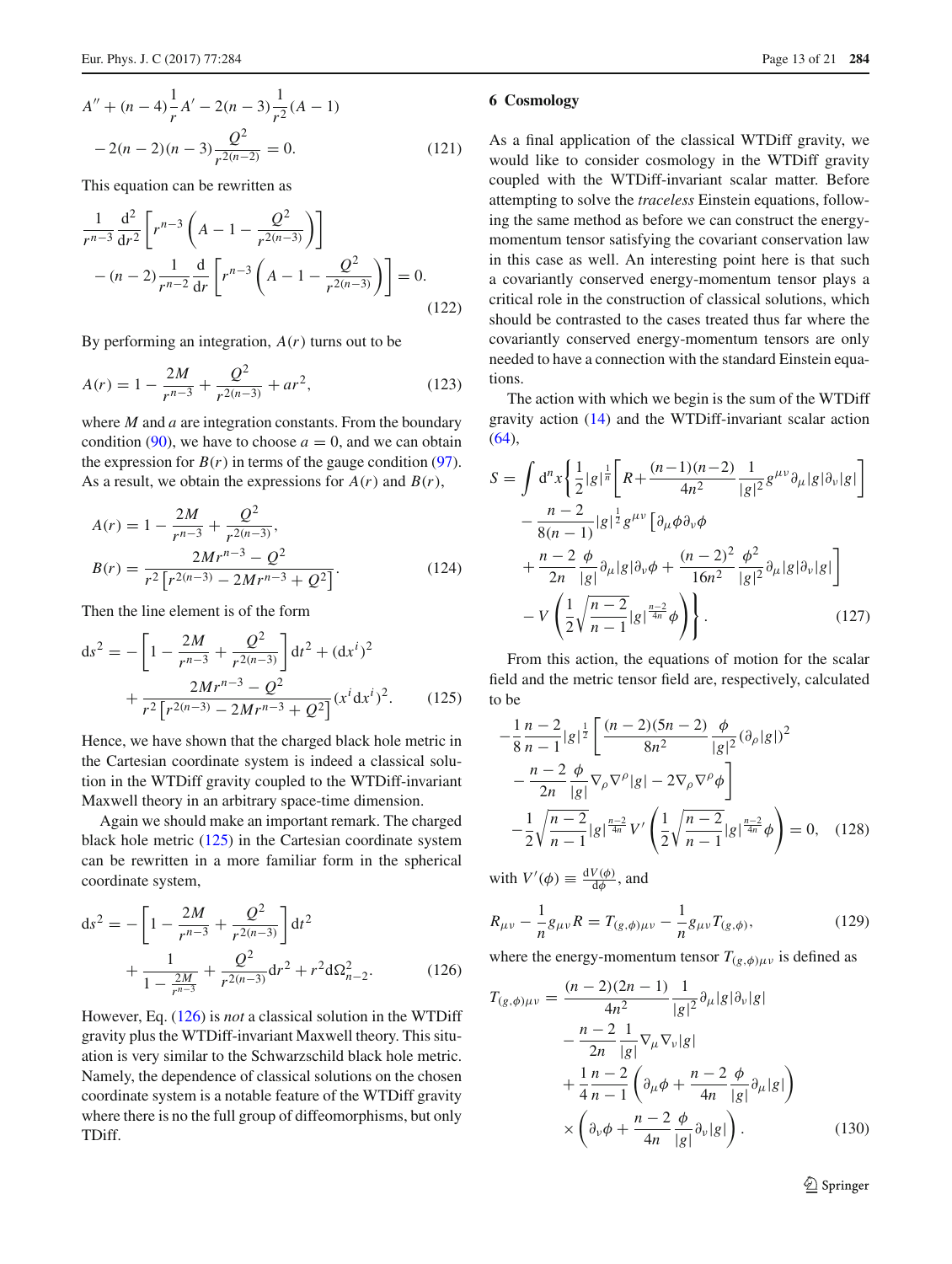In deriving the energy-momentum tensor  $(130)$ , we have used the equation of motion for  $\phi$ , [\(128\)](#page-12-4).

The energy-momentum tensor  $T_{(g,\phi) \mu \nu}$  is not covariantly conserved, either, but it is again possible to construct a covariantly conserved energy-momentum tensor as before. The covariantly conserved energy-momentum tensor is now given by

<span id="page-13-0"></span>
$$
T_{\mu\nu} = T_{(g,\phi)\mu\nu} + \frac{n-2}{2n} g_{\mu\nu}
$$
  
\n
$$
\times \left[ -\frac{5n-3}{4n} \frac{1}{|g|^2} (\partial_\rho |g|)^2 + \frac{1}{|g|} \nabla_\rho \nabla^\rho |g| \right]
$$
  
\n
$$
+ g_{\mu\nu} \left[ -\frac{1}{8} \frac{n-2}{n-1} \left( \partial_\rho \phi + \frac{n-2}{4n} \frac{\phi}{|g|} \partial_\rho |g| \right)^2 - |g|^{-\frac{1}{2}} V \left( \frac{1}{2} \sqrt{\frac{n-2}{n-1}} |g|^{\frac{n-2}{4n}} \phi \right) \right].
$$
 (131)

It turns out that this covariantly conserved energy-momentum tensor  $T_{\mu\nu}$  satisfies the desired relation,

$$
T_{\mu\nu} - \frac{1}{n}g_{\mu\nu}T = T_{(g,\phi)\mu\nu} - \frac{1}{n}g_{\mu\nu}T_{(g,\phi)}.
$$
 (132)

Hence, although we add the scalar field to the WTDiff gravity, we can derive the standard Einstein equations [\(29\)](#page-3-8) where the cosmological constant appears as an integration constant.

To simplify the energy-momentum tensor, we will again select the unimodular condition [\(88\)](#page-9-3) as a gauge condition for the Weyl symmetry. This choice of the gauge condition provides us with an enormous simplification, since the energymomentum tensor  $(131)$  is reduced to the tractable form

<span id="page-13-4"></span>
$$
T_{\mu\nu} = \frac{1}{4} \frac{n-2}{n-1} \partial_{\mu} \phi \partial_{\nu} \phi + g_{\mu\nu}
$$
  
 
$$
\times \left[ -\frac{1}{8} \frac{n-2}{n-1} (\partial_{\rho} \phi)^2 - V \left( \frac{1}{2} \sqrt{\frac{n-2}{n-1}} \phi \right) \right]. \quad (133)
$$

We now proceed to the study of cosmological solutions. It is usually assumed that our universe is described in terms of an expanding, homogeneous and isotropic Friedmann– Lemaitre–Robertson–Walker (FLRW) universe, given by the line element

<span id="page-13-5"></span>
$$
ds2 = g\mu\nu dx\mu dx\nu
$$
  
=  $-dt2 + a2(t)\gamma_{ij}(x)dxi dxj,$  (134)

where  $a(t)$  is a scale factor and  $\gamma_{ij}(x)$  is the spatial metric of the unit  $(n - 1)$ -sphere, unit  $(n - 1)$ -hyperboloid or  $(n - 1)$ -plane, and *i*, *j* run over spatial coordinates (*i* =  $1, 2, \ldots, n - 1$ ). However, this metric ansatz does not satisfy the gauge condition [\(88\)](#page-9-3), so the line element should be somewhat modified. A suitable modification, which satisfies the gauge condition [\(88\)](#page-9-3), is to consider the following line element:

<span id="page-13-1"></span>
$$
ds^{2} = -N^{2}(t)dt^{2} + a^{2}(t)(dx^{i})^{2},
$$
\n(135)

where  $N(t)$  is a lapse function and the spatial geometry is chosen to be the  $(n - 1)$ -plane, i.e. the  $(n - 1)$ -dimensional Euclidean space. Note that the existence of the lapse function *N*(*t*) means that the time coordinate *t* does not coincide with the proper time of particles at rest. With this line element, the gauge condition [\(88\)](#page-9-3) provides a relation between the lapse function  $N(t)$  and the scale factor  $a(t)$ ,

<span id="page-13-2"></span>
$$
N(t) = a^{-(n-1)}(t).
$$
\n(136)

Given the line element  $(135)$  and Eq.  $(136)$ , it turns out that the non-vanishing components of the *traceless* Einstein tensor defined as  $G_{\mu\nu}^T = R_{\mu\nu} - \frac{1}{n}g_{\mu\nu}R$  are given by

$$
G_{tt}^T = -\frac{(n-1)(n-2)}{n} \left[ \dot{H} + (n-1)H^2 \right],
$$
  
\n
$$
G_{ij}^T = -\frac{n-2}{n} a^{2n} \left[ \dot{H} + (n-1)H^2 \right] \delta_{ij},
$$
\n(137)

where  $H = \frac{\dot{a}}{a}$  is the Hubble parameter and we have defined  $\dot{a} = \frac{da(t)}{dt}$ . In a similar way, the non-vanishing components of the *traceless* energy-momentum tensor, which is defined as  $T_{\mu\nu}^T = T_{\mu\nu} - \frac{1}{n}g_{\mu\nu}T$ , read

$$
T_{it}^{T} = \frac{n-2}{4n} (\dot{\phi})^{2},
$$
  
\n
$$
T_{ij}^{T} = \frac{1}{n-1} \frac{n-2}{4n} a^{2n} (\dot{\phi})^{2} \delta_{ij},
$$
\n(138)

where we have specified the scalar field  $\phi$  to be spatially homogeneous, that is,  $\phi = \phi(t)$ . As a result, the *traceless* Einstein equations are cast into the form of a single equation,

<span id="page-13-3"></span>
$$
\dot{H} + (n-1)H^2 = -\frac{1}{4(n-1)}(\dot{\phi})^2.
$$
 (139)

Moreover, using the line element [\(135\)](#page-13-1) and Eq. [\(136\)](#page-13-2), the equation of motion for the scalar matter field  $\phi$ , Eq. [\(128\)](#page-12-4), is simplified to

$$
\ddot{\phi} + 2(n-1)H\dot{\phi} + 2\sqrt{\frac{n-1}{n-2}}a^{-2(n-1)}V'\left(\frac{1}{2}\sqrt{\frac{n-2}{n-1}}\phi\right) = 0.
$$
\n(140)

It is of interest to see that the *traceless* Einstein equations have yielded only the single Eq. [\(139\)](#page-13-3), which is similar to the Raychaudhuri equation or the first Friedmann equation [\[52](#page-20-6),[53\]](#page-20-7), which comes from all *ij*-components of the Einstein equations in general relativity though there is a slight difference in Eq. [\(139\)](#page-13-3), which will be commented on shortly. However, in the present formalism, the (second) Friedmann equation stemming from the 00-components of the Einstein equations is missing. In order to solve Eq. [\(139\)](#page-13-3), we need the conservation law of the energy-momentum tensor. In this respect, recall that in general relativity the first Friedmann equation can be viewed as a consequence of the (second) Friedmann equation and covariant conservation of energy, so that the combination of the (second) Friedmann equation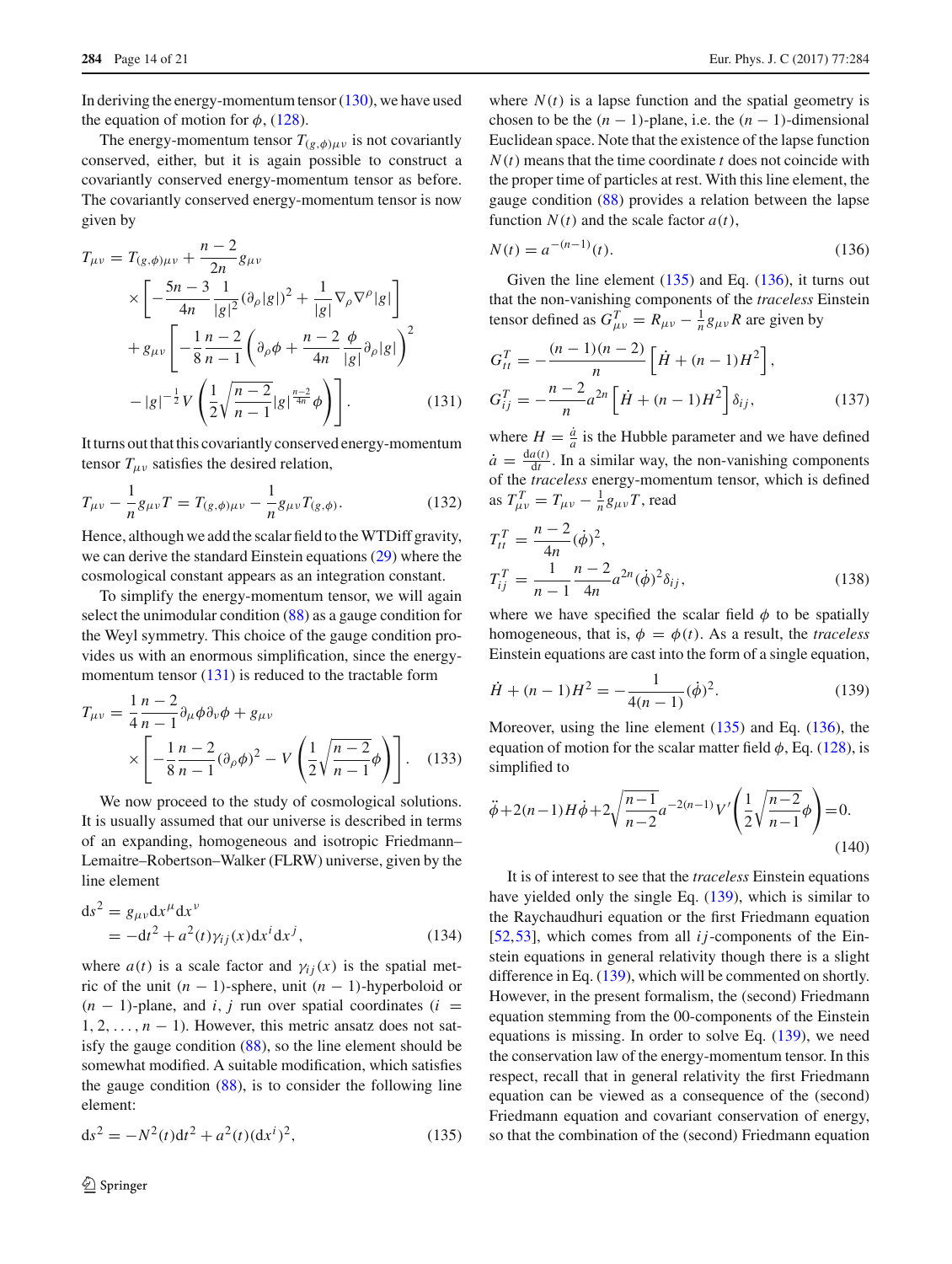and the conservation law, supplemented by the equation of state  $p = p(\rho)$  (which will appear later), forms a complete system of equations that determines the two unknown functions, the scale factor  $a(t)$  and the energy density  $\rho$ . In our formalism, instead of the (second) Friedmann equation, we have to use the first Friedmann equation like Eq. [\(139\)](#page-13-3).

At this stage, we meet a new situation: As mentioned above, to solve Eq. [\(139\)](#page-13-3), we must set up the conservation law of the energy-momentum tensor as an additional equation. It is the covariantly conserved energy-momentum tensor  $T_{\mu\nu}$  in Eq. [\(133\)](#page-13-4) that we have to deal with in this context. So far the covariantly conserved energy-momentum tensors are needed to make contact with the standard Einstein equations, but in the present situation, we must make use of the concrete expressions to find classical solutions. Then the nonvanishing components of  $T_{\mu\nu}$  are easily evaluated to be

<span id="page-14-3"></span>
$$
T^{i}{}_{t} = -\frac{1}{8} \frac{n-2}{n-1} a^{2(n-1)} (\dot{\phi})^{2} - V \left( \frac{1}{2} \sqrt{\frac{n-2}{n-1}} \phi \right) \equiv -\rho(t),
$$
  
\n
$$
T^{i}{}_{j} = \left[ \frac{1}{8} \frac{n-2}{n-1} a^{2(n-1)} (\dot{\phi})^{2} - V \left( \frac{1}{2} \sqrt{\frac{n-2}{n-1}} \phi \right) \right] \delta^{i}{}_{j}
$$
  
\n
$$
\equiv p(t) \delta^{i}{}_{j}, \qquad (141)
$$

where we have introduced energy density  $\rho(t)$  and pressure  $p(t)$  in a conventional way. Using these expressions, the covariant conservation law  $\nabla_{\mu} T^{\mu\nu} = 0$  leads to an equation

<span id="page-14-1"></span>
$$
\dot{\rho} + (n-1)H(\rho + p) = 0.
$$
 (142)

To close the system of equations, which determines the dynamics of homogeneous and isotropic universe, we have to specify the equation of state of matter as usual,

<span id="page-14-0"></span>
$$
p = w\rho,\tag{143}
$$

where  $w$  is a certain constant. Of course, the equation of state is not a consequence of equations of our formalism, but should be determined by the matter content in our universe. With the help of Eq.  $(143)$ , Eq.  $(142)$  is exactly solved to be

<span id="page-14-2"></span>
$$
\rho(t) = \rho_0 a^{-(n-1)(w+1)}(t),\tag{144}
$$

where  $\rho_0$  is an integration constant. Equations [\(142\)](#page-14-1)–[\(144\)](#page-14-2) are the same expressions as in general relativity. Now, using Eqs. [\(141\)](#page-14-3), [\(143\)](#page-14-0) and [\(144\)](#page-14-2), our Friedmann equation [\(139\)](#page-13-3) is rewritten as

<span id="page-14-4"></span>
$$
\dot{H} + (n-1)H^2 = -\frac{w+1}{n-2}\rho_0 a^{-(n-1)(w+3)}.\tag{145}
$$

Since it is difficult to find a general solution to this Eq. [\(145\)](#page-14-4), we will refer only to special solutions which are physically interesting. Looking at the RHS in Eq. [\(145\)](#page-14-4), one soon notices that at  $w = -1$  and  $w = -3$ , specific situations occur. Actually, at  $w = -1$ , Eq. [\(145\)](#page-14-4) can be exactly integrated to be

$$
a(t) = a_0 t^{\frac{1}{n-1}},
$$
\n(146)

where  $a_0$  is an integration constant and this solution describes the decelerating universe in four dimensions owing to  $\ddot{a} < 0$ .

In the case  $w = -3$ , Eq. [\(145\)](#page-14-4) is reduced to the form

$$
\dot{H} + (n-1)H^2 = \frac{2}{n-2}\rho_0.
$$
\n(147)

This equation includes a special solution describing an exponentially expanding universe,

$$
a(t) = a_0 e^{H_0 t},
$$
\n(148)

where  $H_0$  is a constant defined as

$$
H_0 = \sqrt{\frac{2\rho_0}{(n-1)(n-2)}}.
$$
\n(149)

Finally, one can find a special solution such that the scale factor  $a(t)$  has the form of a polynomial in  $t$ ,

$$
a(t) = a_0 t^{\alpha},\tag{150}
$$

where  $\alpha$  is a constant to be determined by the Friedmann equation [\(145\)](#page-14-4). It is easy to verify that the constant  $\alpha$  is given by

$$
\alpha = \frac{2}{(n-1)(w+3)},
$$
\n(151)

so that in this case the scale factor takes the form

$$
a(t) = a_0 t^{\frac{2}{(n-1)(w+3)}}.
$$
\n(152)

Then the accelerating universe  $\ddot{a}(t) > 0$  requires

$$
w < \frac{-3n+5}{n-1},\tag{153}
$$

while the decelerating universe requires

$$
w > \frac{-3n+5}{n-1}.\tag{154}
$$

One might wonder how the obtained solutions are related to the solutions in general relativity. In particular, in general relativity we are familiar with the fact that the case  $w = -1$ corresponds to the cosmological constant and the solution is then an exponentially expanding universe, whereas in our case the corresponding solution belongs to the case  $w =$ −3, which appears to be strange. But this is just an illusion, since we do not use the conventional form  $(134)$  of the line element but the line element [\(135\)](#page-13-1) involving the nontrivial lapse function *N*(*t*).

In order to show that our result coincides with that in general relativity, let us focus our attention on the Friedmann equation  $(139)$ . By means of Eq.  $(141)$ , this equation is rewritten as

<span id="page-14-5"></span>
$$
\dot{H} + (n-1)H^2 = -\frac{1}{n-2}N^2(\rho + p),\tag{155}
$$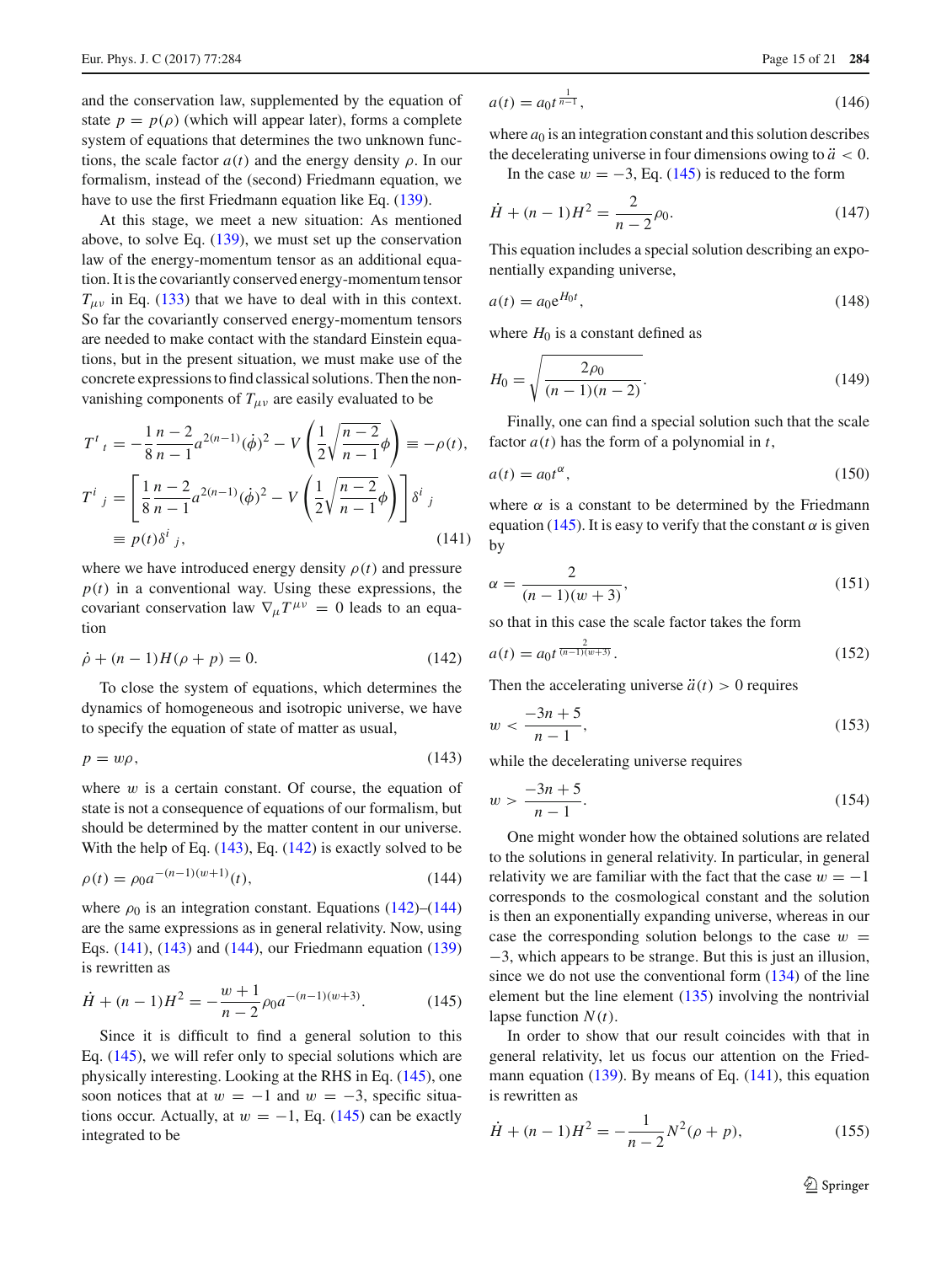where we recovered the lapse function  $N(t)$  by using Eq. [\(136\)](#page-13-2).

On the other hand, with the conventional notation of the energy-momentum tensor

$$
T^{\mu}{}_{\nu} = \text{diag}(-\rho, p, \dots, p),\tag{156}
$$

and the line element [\(135\)](#page-13-1), the Einstein equations in general relativity,

$$
G^{\mu}{}_{\nu} \equiv R^{\mu}{}_{\nu} - \frac{1}{2} \delta^{\mu}{}_{\nu} R = T^{\mu}{}_{\nu}, \tag{157}
$$

become a set of Friedmann equations,

<span id="page-15-0"></span>
$$
H^2 = \frac{2}{(n-1)(n-2)} N^2 \rho,
$$
\n(158)

$$
\dot{H} + \frac{n-1}{2}H^2 - \frac{\dot{N}}{N}H = -\frac{1}{n-2}N^2p.
$$
 (159)

By using Eq.  $(136)$ , Eq.  $(159)$  is written as

$$
\dot{H} + \frac{3(n-1)}{2}H^2 = -\frac{1}{n-2}N^2p.
$$
 (160)

Equation [\(158\)](#page-15-0) allows us to rewrite this equation in the form

$$
\dot{H} + (n-1)H^2 = -\frac{1}{n-2}N^2(\rho + p),\tag{161}
$$

which precisely coincides with our Friedmann equation [\(155\)](#page-14-5). This demonstration clearly indicates that our cosmological solution is just equivalent to that of general relativity specified in such a way that the line element is  $(135)$  and the lapse function is given by Eq. [\(136\)](#page-13-2).

## **7 Discussions**

In this article, we have clarified various classical aspects of the Weyl transverse (WTDiff) gravity in a general spacetime dimension. We have found that the Schwarzschild black hole is a classical solution to the equations of motion of the WTDiff gravity when expressed in the Cartesian coordinate system. We have also shown that the Reissner–Nordstrom black hole is a solution in the same coordinate system in four space-time dimensions. The generalization to higher space-time dimensions has required us to extend the conventional Maxwell action to the Weyl-invariant action since the Maxwell action is invariant under the Weyl (local conformal) transformation only in four dimensions. It is of interest that even in such an extended electro-magnetic action plus the WTDiff gravity action in higher dimensions there is a charged black hole solution which shares all features with the conventional Reissner–Nordstrom charge black hole solution in four dimensions. Furthermore, we have investigated the Friedmann–Lemaitre–Robertson–Walker (FLRW) cosmology and seen that the FLRW cosmology is a classical solution

when the shift factor has a nontrivial scale factor and the spatial geometry is flat.

In the classical analysis of the WTDiff gravity, a novel feature is the classical relation among three gravitational theories, those are, the conformally invariant scalar–tensor gravity, Einstein's general relativity and the Weyl transverse (WTDiff) gravity, in a general space-time dimension. To put it concretely, starting with the conformally invariant scalar– tensor gravity, which is invariant under both the local Weyl transformation and the diffeomorphisms (Diff), we have gauge-fixed the longitudinal diffeomorphism, by which the full diffeomorphisms (Diff) are broken to the transverse diffeomorphisms (TDiff), and we have obtained the WTDiff gravity. It is explicitly verified that not only the resultant action of the WTDiff gravity but also its equations of motion are invariant under both the local Weyl transformation and the TDiff. On the other hand, beginning with the conformally invariant scalar–tensor gravity and gauge-fixing the Weyl transformation have yielded general relativity, which is invariant under Diff. In this sense, the three gravitational theories are classically equivalent and we then conjecture that this equivalence holds even in the quantum regime. In other words, the conformally invariant scalar–tensor gravity is the underlying theory with the maximum symmetry behind Einstein's general relativity and the WTDiff gravity.

As a bonus, the equivalence of the three theories has made it possible to construct covariantly conserved energymomentum tensors, by which we can prove that the traceless Einstein equations in the WTDiff gravity become equivalent with the standard Einstein equations in general relativity. Here one of the most remarkable things is that the cosmological constant emerges as an integration constant. This interesting phenomenon has already been observed in unimodular gravity and is expected to lead to a resolution to the cosmological constant problem. However, afterwards, it was revealed that this is not indeed the case for the following reason: In unimodular gravity, the unimodular condition plays an important role and this condition must be properly implemented by the method of Lagrange multipliers. Then it turns out that the Lagrange multiplier field is nothing but the cosmological constant and it receives huge radiative corrections.

On the other hand, in the WTDiff gravity under consideration, we have a chance of utilizing the phenomenon of the emergence of the cosmological constant as an integration constant for solving the cosmological constant problem. In the WTDiff gravity, we have neither additional conditions like the unimodular condition nor Lagrange multiplier fields, so we have no counterpart of the cosmological constant in the action. Moreover, the Weyl symmetry forbids the emergence of the cosmological constant of dimension zero in a quantum effective action, and if it were not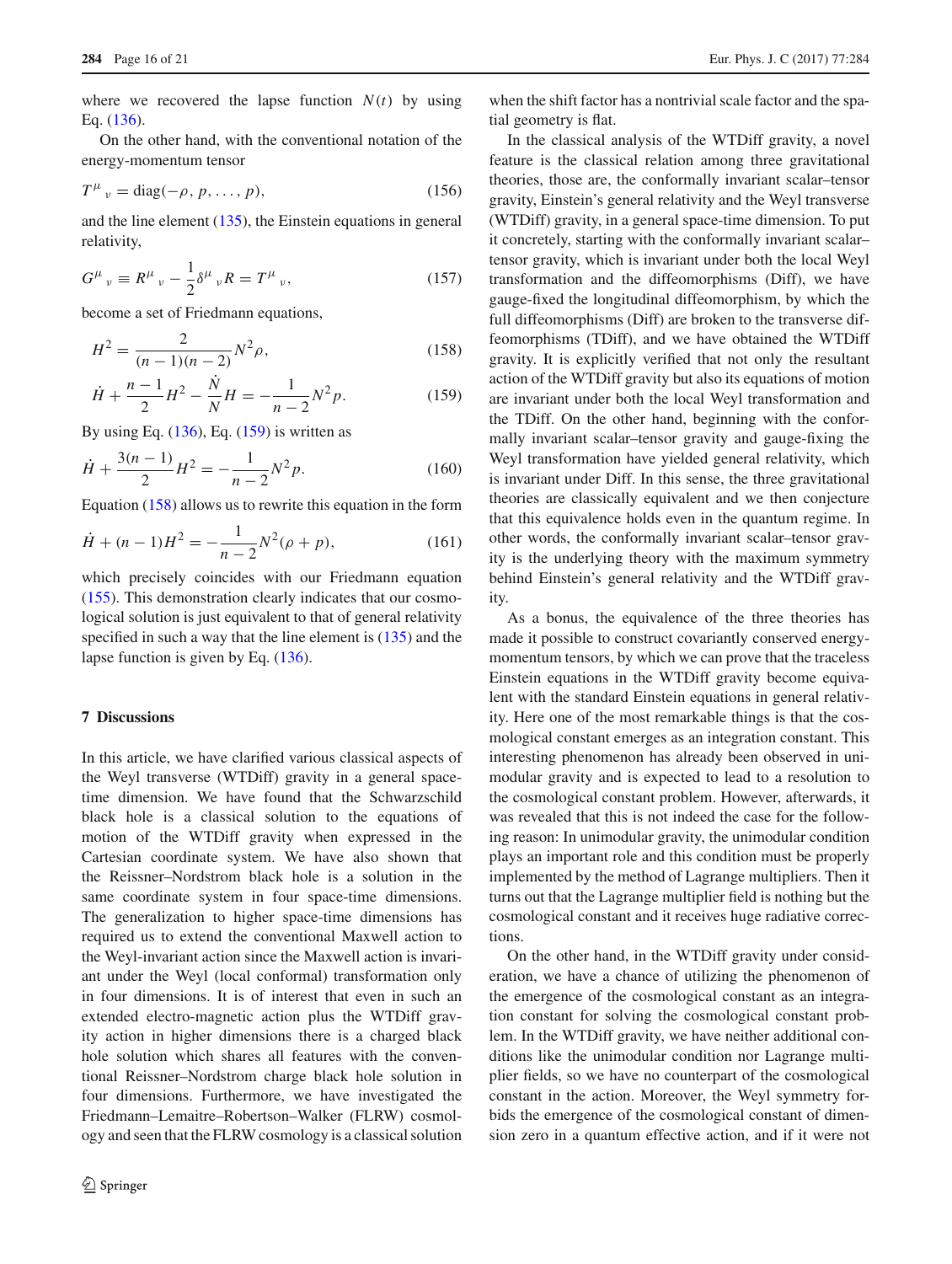violated at the quantum level, the cosmological constant appearing as an integration constant in the Einstein equations would keep its classical value in all energy scales. In this sense, the cosmological constant in the WTDiff gravity is radiatively stable. Thus, important remaining works amount to giving a proof that the *fake* Weyl symmetry is not broken by quantum effects and determining the initial value of the cosmological constant from some still unknown principle.

In a pioneering paper by Englert et al. [\[9](#page-19-8)], it is stated that the Weyl symmetry in the conformally invariant scalar– tensor gravity is free of Weyl anomaly when the Weyl symmetry is spontaneously broken, and this situation is unchanged when the Weyl-invariant matter fields are incorporated into the theory. Here "spontaneously broken" needs an explanation. Usually, it is necessary to have a Higgs potential to trigger the spontaneous symmetry breakdown, but it is in general difficult to set up such a potential for breaking the Weyl symmetry. Thus, as commented on around the end of Sect. [3,](#page-4-0) the meaning of "spontaneously broken" should be understood in the sense that the spurion field  $\varphi$ is assumed to be divided into two terms,  $\varphi = \langle \varphi \rangle + \sigma$ where  $\langle \varphi \rangle$  is the vacuum expectation value and  $\sigma$  is the Goldstone boson restoring conformal symmetry, respectively. Then the key technical idea in [\[9](#page-19-8)[–18](#page-19-10)] is that the vacuum expectation value  $\langle \varphi \rangle$  plays a role as the renormalization scale instead of the conventional fixed renormalization scale, by which the Weyl-invariant effective action can be obtained. Our conjecture that the fake Weyl symmetry has no anomaly is interpreted as a supplementary statement from the symmetry side, which supports this technical idea.

Anyway, as an important feature problem, we must understand quantum aspects of the WTDiff gravity. This is a very important step for the cosmological constant problem. We wish to consider this problem in the near future.

**Acknowledgements** This article is dedicated to one of my friends, Mario Tonin, who suddenly passed away this April. We have collaborated in work on the pure spinor formalism of superstring theories and completed several papers. I thank him very much for continuous encouragements and warm hospitality in Padua. We are also grateful to the generous hospitality of the Galileo Galilei Institute of Padua University where part of this work has been done. This work is supported in part by the Grant-in-Aid for Scientific Research (C) No. 16K05327 from the Japan Ministry of Education, Culture, Sports, Science and Technology.

<span id="page-16-0"></span>**Open Access** This article is distributed under the terms of the Creative Commons Attribution 4.0 International License [\(http://creativecomm](http://creativecommons.org/licenses/by/4.0/) [ons.org/licenses/by/4.0/\)](http://creativecommons.org/licenses/by/4.0/), which permits unrestricted use, distribution, and reproduction in any medium, provided you give appropriate credit to the original author(s) and the source, provide a link to the Creative Commons license, and indicate if changes were made. Funded by SCOAP3.

#### <span id="page-16-2"></span>**Appendix A: Notation and conventions**

## **A.1 Gravity**

We follow the notation and conventions by Misner et al.'s textbook [\[54](#page-20-8)], for instance, the flat Minkowski metric  $\eta_{ab}$  = diag(-1, 1, 1, 1), the Riemann curvature tensor  $R^{\mu}$  va $\beta$  =  $\partial_{\alpha} \Gamma^{\mu}_{\nu\beta} - \partial_{\beta} \Gamma^{\mu}_{\nu\alpha} + \Gamma^{\mu}_{\sigma\alpha} \Gamma^{\sigma}_{\nu\beta} - \Gamma^{\mu}_{\sigma\beta} \Gamma^{\sigma}_{\nu\alpha}$ , and the Ricci tensor  $R_{\mu\nu} = R^{\alpha}{}_{\mu\alpha\nu}$ . The Latin indices label the flat spacetime coordinates, while the Greek ones run over the curved space-time coordinates. The reduced Planck mass is defined as  $M_p = \sqrt{\frac{c\hbar}{8\pi G}} = 2.4 \times 10^{18}$  GeV. Throughout this article, we adopt reduced Planck units where we set  $c = \hbar$  =  $M_p = 1$ . In these units, all quantities become dimensionless. Finally, note that in reduced Planck units, the Einstein– Hilbert Lagrangian density takes the form  $\mathcal{L}_{EH} = \frac{1}{2}\sqrt{-g}R$ .

## <span id="page-16-3"></span>**A.2 Spinor**

In this subsection, we gather some notation and definitions relevant to spinor fields. The Dirac spinor  $\psi$  is a  $2^{\lceil \frac{n}{2} \rceil}$  dimensional spinor where  $\left[\frac{n}{2}\right]$  is the Gauss symbol. The Clifford algebra is defined as  $\{\gamma^a, \gamma^b\} = 2\eta^{ab}$ . The gamma matrices in a curved space-time are related to those in a flat spacetime with the help of the vielbein by  $\gamma^{\mu} = e^{\mu}_a \gamma^a$ . The metric tensor  $g_{\mu\nu}$  is composed of the vielbein  $e^{\mu}_a$  by the conventional relation  $g_{\mu\nu} = \eta^{ab} e_{a\mu} e_{b\nu}$ . Therefore, we have  $\{\gamma^{\mu}, \gamma^{\nu}\} = 2g^{\mu\nu}.$ 

In writing down the Dirac action, we need to define the Dirac adjoint and the covariant derivative. The Dirac adjoint is defined as  $\bar{\psi} = -i\psi^{\dagger}\gamma_{a=0} = i\psi^{\dagger}\gamma^{a=0}$  where  $\gamma_{a=0}$ or  $\gamma^{a=0}$  denotes the zero component of the flat space-time gamma matrices. Using the spin connection  $\omega_{\mu}^{ab}$ , the covariant derivative is of the form

<span id="page-16-4"></span>
$$
D_{\mu}\psi = \left(\partial_{\mu} + \frac{1}{4}\omega_{\mu}^{ab}\gamma_{ab}\right)\psi,
$$
\n(A.1)

where  $\gamma_{ab} = \frac{1}{2} [\gamma_a, \gamma_b]$ . Similarly, the covariant derivative for the Dirac adjoint can be derived from  $(A,1)$  to be

$$
\bar{\psi}\overleftarrow{D}_{\mu} = \bar{\psi}\left(\overleftarrow{\partial}_{\mu} - \frac{1}{4}\omega_{\mu}^{ab}\gamma_{ab}\right). \tag{A.2}
$$

We will use the torsion-free spin connection. Then it is defined through the Ricci rotation coefficient as

$$
\omega_{a,bc} = e_a^{\mu} \omega_{\mu,bc} = \frac{1}{2} (\Delta_{a,bc} - \Delta_{b,ca} + \Delta_{c,ba}) = -\omega_{a,cb},
$$
\n(A.3)

where the Ricci rotation coefficient is defined as

<span id="page-16-1"></span>
$$
\Delta_{a,bc} = -\Delta_{a,cb} = (e_b^{\mu} e_c^{\nu} - e_c^{\mu} e_b^{\nu}) \partial_{\nu} e_{a\mu}
$$
  
= 
$$
-e_{a\mu} (e_c^{\nu} \partial_{\nu} e_b^{\mu} - e_b^{\nu} \partial_{\nu} e_c^{\mu}).
$$
 (A.4)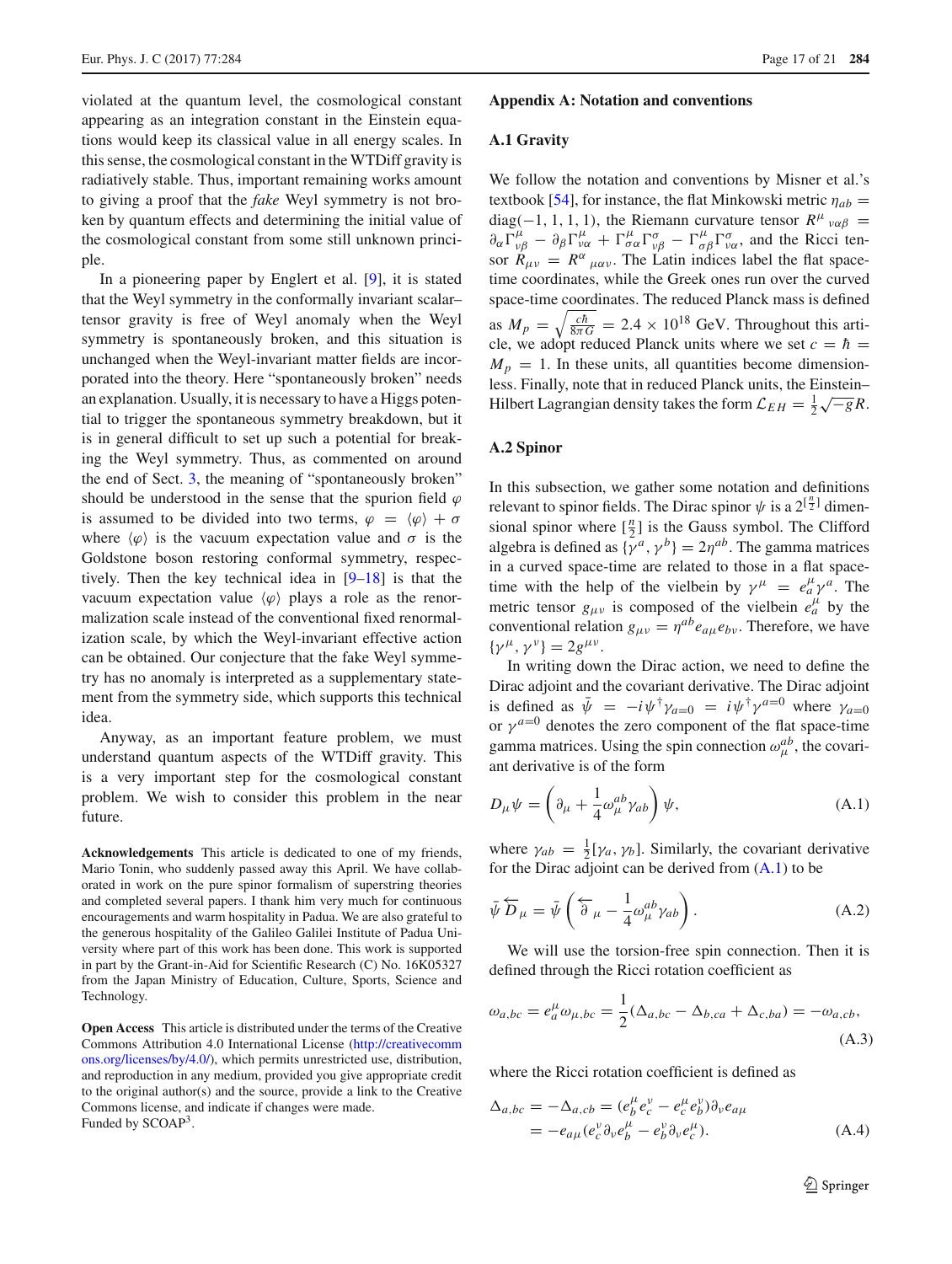#### **Appendix B: Proof of invariance**

In this appendix, let us explicitly show that the action  $(14)$ and the equations of motion  $(15)$  are invariant under the Weyl transformation [\(3\)](#page-1-4) and the transverse group of diffeomorphisms.

For this purpose, let us explain the transverse diffeomorphisms (TDiff) in more detail. Under the general coordinate transformation or Diff, the metric tensor transforms as

<span id="page-17-1"></span>
$$
g_{\mu\nu}(x) \to g'_{\mu\nu}(x') = \frac{\partial x^{\alpha}}{\partial x^{\mu\prime}} \frac{\partial x^{\beta}}{\partial x^{\nu\prime}} g_{\alpha\beta}(x) \equiv J^{\alpha}_{\mu\prime} J^{\beta}_{\nu\prime} g_{\alpha\beta}(x),
$$
\n(B.1)

where the Jacobian matrix  $J_{\mu}^{\alpha}$ , which is defined as  $J_{\mu}^{\alpha}$  =  $\frac{\partial x^{\alpha}}{\partial x^{\mu}}$ , was introduced. Denoting the determinant of the Jacobian matrix as  $J = \det J_{\mu}^{\alpha} = \det \frac{\partial x^{\alpha}}{\partial x^{\mu}}$ , taking the determinant of Eq. [\(B.1\)](#page-17-1) produces

<span id="page-17-3"></span>
$$
g'(x') = J^2(x)g(x).
$$
 (B.2)

Then the transverse diffeomorphisms (TDiff), or equivalently the volume preserving diffeomorphisms, are defined as a subgroup of the full diffeomorphisms such that the determinant of the Jacobian matrix is the unity

<span id="page-17-2"></span>
$$
J(x) = 1.
$$
 (B.3)

With this condition (**B.3**), the volume element is preserved under Diff, and Eq. [\(B.2\)](#page-17-3) shows that  $g(x)$  is a dimensionless scalar field. In the infinitesimal form of diffeomorphisms  $x^{\mu} \rightarrow x^{\mu\prime} = x^{\mu} - \xi^{\mu}(x)$ , using Eq. [\(B.3\)](#page-17-2), TDiff can be expressed in terms of Eq. [\(12\)](#page-2-5) since we can derive the following equation:

$$
1 = J(x) = \det \frac{\partial x^{\alpha}}{\partial x^{\mu'}} = \det \left( \delta^{\alpha}_{\mu} + \partial_{\mu} \xi^{\alpha} \right) = e^{\text{Tr} \log \left( \delta^{\alpha}_{\mu} + \partial_{\mu} \xi^{\alpha} \right)}
$$
  
=  $e^{\partial_{\mu} \xi^{\mu}}$ . (B.4)

Armed with the knowledge of TDiff, we are ready to show explicitly that the action  $(14)$  and the equations of motion  $(15)$ of the WTDiff gravity are indeed invariant under both TDiff and Weyl transformation. In fact, under Diff, the Lagrangian density of [\(14\)](#page-2-8) is transformed as

$$
\mathcal{L}'(x') = \frac{1}{2} |J^2 g|^{\frac{1}{n}} \left[ R + \frac{(n-1)(n-2)}{4n^2} \frac{1}{|g|^2} g^{\mu \nu} (\partial_{\mu} |g| + \frac{2|g|}{J} \partial_{\mu} J)(\partial_{\nu} |g| + \frac{2|g|}{J} \partial_{\nu} J) \right].
$$
\n(B.5)

It is obvious that the Lagrangian density  $\mathcal L$  is not invariant under Diff owing to the presence of the terms with *J* while it is invariant under TDiff because of Eq.  $(B.3)$ , which means that TDiff is in fact a symmetry of the action  $(14)$  of the WTDiff gravity. Now let us show that the traceless Einstein equations [\(15\)](#page-2-7) are also invariant under TDiff. To do so, let us perform the general coordinate transformation to Eq. [\(15\)](#page-2-7), whose result is described as

$$
G_{\mu\nu}^{T'} - T_{(g)\mu\nu}^{T'} = J_{\mu\nu}^{\alpha} J_{\nu\prime}^{\beta} \left\{ G_{\alpha\beta}^{T} - T_{(g)\alpha\beta}^{T} + \frac{n-2}{2n} \right.\times \left[ \frac{1}{n} \frac{1}{J|g|} (\partial_{\alpha} J \partial_{\beta} |g| + \partial_{\beta} J \partial_{\alpha} |g|) + \frac{2(1-n)}{n} \frac{1}{J^2} \partial_{\alpha} J \partial_{\beta} J + \frac{2}{J} D_{\alpha} D_{\beta} J \right]- \frac{n-2}{n^2} \left[ \frac{1}{n} \frac{1}{J|g|} \partial_{\rho} J \partial^{\rho} |g| + \frac{1-n}{n} \frac{1}{J^2} (\partial_{\rho} J)^2 + \frac{1}{J} D_{\rho} D^{\rho} J \right] g_{\alpha\beta} \right\}. (B.6)
$$

From this expression, we see that  $(15)$  is not invariant under Diff, but with  $J = 1$ , that is, under TDiff, it becomes invariant.

Next, we will prove Weyl invariance of the action [\(14\)](#page-2-8) and the equations of motion [\(15\)](#page-2-7). Under the Weyl transformation [\(3\)](#page-1-4), the Lagrangian density of [\(14\)](#page-2-8) is changed as

$$
\mathcal{L}' = \mathcal{L} - (n-1)\partial_{\mu} \left( |g|^{\frac{1}{n}} g^{\mu \nu} \frac{1}{\Omega} \partial_{\nu} \Omega \right), \tag{B.7}
$$

which implies that the WTDiff gravity is invariant under the Weyl transformation up to a surface term. Now, under the Weyl transformation, the traceless Einstein tensor  $G_{\mu\nu}^T$  and  $T_{(g)\mu\nu}^T$  are transformed by the same quantity

$$
G_{\mu\nu}^{T'} = G_{\mu\nu}^{T} + A_{\mu\nu}^{T},
$$
  
\n
$$
T_{(g)\mu\nu}^{T'} = T_{(g)\mu\nu}^{T} + A_{\mu\nu}^{T},
$$
\n(B.8)

where  $A_{\mu\nu}^T$  is defined as

$$
A_{\mu\nu}^{T} = 2(n-2)\frac{1}{\Omega^{2}} \left[ \partial_{\mu}\Omega\partial_{\nu}\Omega - \frac{1}{n}g_{\mu\nu}(\partial_{\rho}\Omega)^{2} \right] - (n-2)\frac{1}{\Omega} \left[ \nabla_{\mu}\nabla_{\nu}\Omega - \frac{1}{n}g_{\mu\nu}\nabla_{\rho}\nabla^{\rho}\Omega \right].
$$
 (B.9)

<span id="page-17-0"></span>It is therefore obvious that Eq.  $(15)$  is invariant under the Weyl transformation.

#### **Appendix C: Derivations of Eq. [\(15\)](#page-2-7)**

In this appendix, we will present two different derivations of the equations of motion  $(15)$  for the metric tensor in the WTDiff gravity.

### **C.1 Derivation from Eq. [\(20\)](#page-3-9)**

This derivation method utilizes the equivalence relation between the conformally invariant scalar–tensor gravity and the WTDiff gravity via the gauge-fixing procedure, and the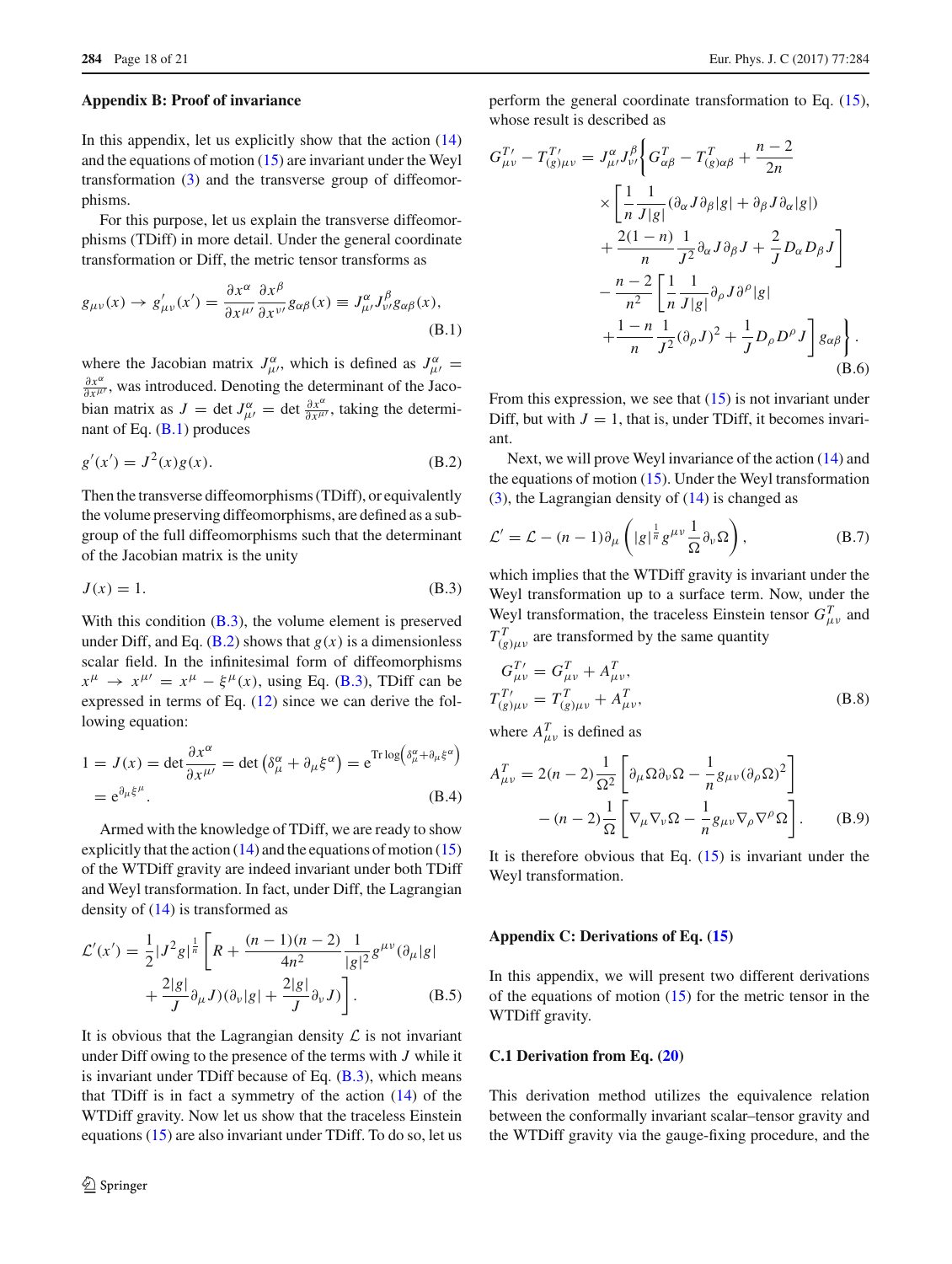fact that the equations of motion for the metric tensor in the WTDiff gravity are traceless equations.

As mentioned in the article, the equations of motion in the WTDiff gravity is entirely described in Eq.  $(20)$ , or equivalently Eq. [\(18\)](#page-3-1). The equivalence between the conformally invariant scalar–tensor gravity and the WTDiff gravity via the gauge-fixing procedure demands that the equations of motion in the WTDiff gravity should be obtained from Eq. [\(20\)](#page-3-9) by substituting the gauge condition [\(6\)](#page-2-2). After a straightforward calculation, we find that

$$
G_{\mu\nu} = \frac{(n-2)(2n-1)}{4n^2} \frac{1}{|g|^2} \partial_{\mu} |g| \partial_{\nu} |g| - \frac{n-2}{2n} \frac{1}{|g|} \nabla_{\mu} \nabla_{\nu} |g| - \frac{(n-2)(5n-3)}{8n^2} g_{\mu\nu} \frac{1}{|g|^2} (\partial_{\rho} |g|)^2 + \frac{n-2}{2n} g_{\mu\nu} \frac{1}{|g|} \nabla_{\rho} \nabla^{\rho} |g|.
$$
 (C.1)

It is easy to see that taking its traceless part, i.e. calculating  $G_{\mu\nu}^T \equiv R_{\mu\nu} - \frac{1}{n} g_{\mu\nu} R$ , yields the equations of motion in the WTDiff gravity, Eq. [\(15\)](#page-2-7) with the definition of the energymomentum tensor  $(16)$ .

## **C.2 Derivation from variation of WTDiff gravity action [\(14\)](#page-2-8)**

In this subsection, we will derive the equations of motion [\(15\)](#page-2-7) of the WTDiff gravity by taking the variation for the metric tensor step by step.

Let us first divide the action of the WTDiff gravity, Eq. [\(14\)](#page-2-8), into two parts

$$
S = S_R + S_g = \int d^n x \mathcal{L}_R + \int d^n x \mathcal{L}_g,
$$
 (C.2)

where we have defined

$$
\mathcal{L}_R = \frac{1}{2} |g|^{\frac{1}{n}} R, \quad \mathcal{L}_g
$$
  
= 
$$
\frac{(n-1)(n-2)}{8n^2} |g|^{\frac{1}{n}-2} g^{\mu\nu} \partial_\mu |g| \partial_\nu |g|.
$$
 (C.3)

Using the formulas

$$
\delta|g| = -|g|g_{\mu\nu}\delta g^{\mu\nu},
$$
  
\n
$$
\delta R = R_{\mu\nu}\delta g^{\mu\nu} + (g_{\mu\nu}\Box - \nabla_{\mu}\nabla_{\nu})\delta g^{\mu\nu},
$$
\n(C.4)

the metric variation of  $\mathcal{L}_R$  reads

<span id="page-18-0"></span>
$$
\delta \mathcal{L}_R = \frac{1}{2} |g|^\frac{1}{n} G_{\mu\nu}^T \delta g^{\mu\nu} + \frac{1}{2} |g|^\frac{1}{n} (g_{\mu\nu} \Box - \nabla_\mu \nabla_\nu) \delta g^{\mu\nu} (C.5)
$$

Next, let us divide the second term in  $(C.5)$  into two parts and evaluate each term separately

$$
I_1 = \frac{1}{2} |g|^{\frac{1}{n}} g_{\mu\nu} \Box \delta g^{\mu\nu}, \quad I_2 = -\frac{1}{2} |g|^{\frac{1}{n}} \nabla_{\mu} \nabla_{\nu} \delta g^{\mu\nu}.
$$
 (C.6)

In what follows, to convert the covariant derivative  $\nabla_{\mu}$  to the partial derivative  $\partial_{\mu}$  we repeatedly use the well-known formula

<span id="page-18-1"></span>
$$
|g|^{\frac{1}{2}}\nabla_{\mu}A^{\mu} = \partial_{\mu}\left(|g|^{\frac{1}{2}}A^{\mu}\right),\tag{C.7}
$$

where  $A^{\mu}$  is a generic vector field which includes  $\partial^{\mu}|g|$  and  $\nabla_{\nu} \delta g^{\mu\nu}$  etc. We will give a detailed derivation of  $I_1$  below and only give the result of  $I_2$ , since the calculation of  $I_2$  is similar to that of  $I_1$ . Neglecting total derivative terms and using Eq.  $(C.7)$  twice, we can proceed to calculate  $I_1$  as follows:

<span id="page-18-2"></span>
$$
I_{1} = \frac{1}{2}|g|^{\frac{1}{n}-\frac{1}{2}}|g|^{\frac{1}{2}}\nabla_{\rho}\left(g_{\mu\nu}g^{\rho\sigma}\nabla_{\sigma}\delta g^{\mu\nu}\right)
$$
  
\n
$$
= \frac{1}{2}|g|^{\frac{1}{n}-\frac{1}{2}}\partial_{\rho}\left(|g|^{\frac{1}{2}}g_{\mu\nu}g^{\rho\sigma}\nabla_{\sigma}\delta g^{\mu\nu}\right)
$$
  
\n
$$
= -\frac{1}{2}\left(\frac{1}{n}-\frac{1}{2}\right)|g|^{\frac{1}{n}-\frac{3}{2}}\partial_{\rho}|g||g|^{\frac{1}{2}}g_{\mu\nu}g^{\rho\sigma}\nabla_{\sigma}\delta g^{\mu\nu}
$$
  
\n
$$
= \frac{n-2}{4n}|g|^{\frac{1}{n}-\frac{3}{2}}\left[|g|^{\frac{1}{2}}\nabla_{\sigma}\left(\partial_{\rho}|g|g_{\mu\nu}g^{\rho\sigma}\delta g^{\mu\nu}\right)\right]
$$
  
\n
$$
= \frac{n-2}{4n}|g|^{\frac{1}{n}-\frac{3}{2}}\left[\partial_{\sigma}\left(|g|^{\frac{1}{2}}\partial_{\rho}|g|g_{\mu\nu}g^{\rho\sigma}\delta g^{\mu\nu}\right)\right]
$$
  
\n
$$
= \frac{n-2}{4n}\left[-\left(\frac{1}{n}-\frac{3}{2}\right)|g|^{\frac{1}{n}-\frac{5}{2}}\partial_{\sigma}|g||g|^{\frac{1}{2}}\partial_{\rho}|g|g_{\mu\nu}g^{\rho\sigma}\delta g^{\mu\nu}\right]
$$
  
\n
$$
= \frac{n-2}{4n}\left[-\left(\frac{1}{n}-\frac{3}{2}\right)|g|^{\frac{1}{n}-\frac{5}{2}}\partial_{\sigma}|g||g|^{\frac{1}{2}}\partial_{\rho}|g|g_{\mu\nu}g^{\rho\sigma}\delta g^{\mu\nu}\right]
$$
  
\n
$$
= \frac{n-2}{4n}|g|^{\frac{1}{n}-1}g_{\mu\nu}\nabla_{\rho}\nabla^{\rho}|g|\delta g^{\mu\nu}\right]
$$
  
\n(C.8)

In a perfectly similar way, we have

<span id="page-18-3"></span>
$$
I_2 = -\frac{n-2}{4n} |g|^{\frac{1}{n}} \delta g^{\mu\nu} \left[ \frac{3n-2}{2n} \frac{1}{|g|^2} \partial_\mu |g| \partial_\nu |g| - \frac{1}{|g|} \nabla_\mu \nabla_\nu |g| \right].
$$
\n(C.9)

Then from Eqs.  $(C.5)$ ,  $(C.8)$  and  $(C.9)$ , the variation of  $S_R$ with respect to the metric tensor becomes

<span id="page-18-4"></span>
$$
\frac{\delta S_R}{\delta g^{\mu\nu}} = \frac{1}{2} |g|^{\frac{1}{n}} G_{\mu\nu}^T + \frac{n-2}{4n} |g|^{\frac{1}{n}} g_{\mu\nu} \times \left[ \frac{3n-2}{2n} \frac{1}{|g|^2} (\partial_\rho |g|)^2 - \frac{1}{|g|} \nabla_\rho \nabla^\rho |g| \right] \n- \frac{n-2}{4n} |g|^{\frac{1}{n}} \left[ \frac{3n-2}{2n} \frac{1}{|g|^2} \partial_\mu |g| \partial_\nu |g| - \frac{1}{|g|} \nabla_\mu \nabla_\nu |g| \right].
$$
\n(C.10)

The variation of  $S_g$  with respect to the metric tensor can be calculated in a similar manner to be

<span id="page-18-5"></span>
$$
\frac{\delta S_g}{\delta g^{\mu\nu}} = \frac{(n-1)(n-2)}{8n^2} |g|^{\frac{1}{n}}
$$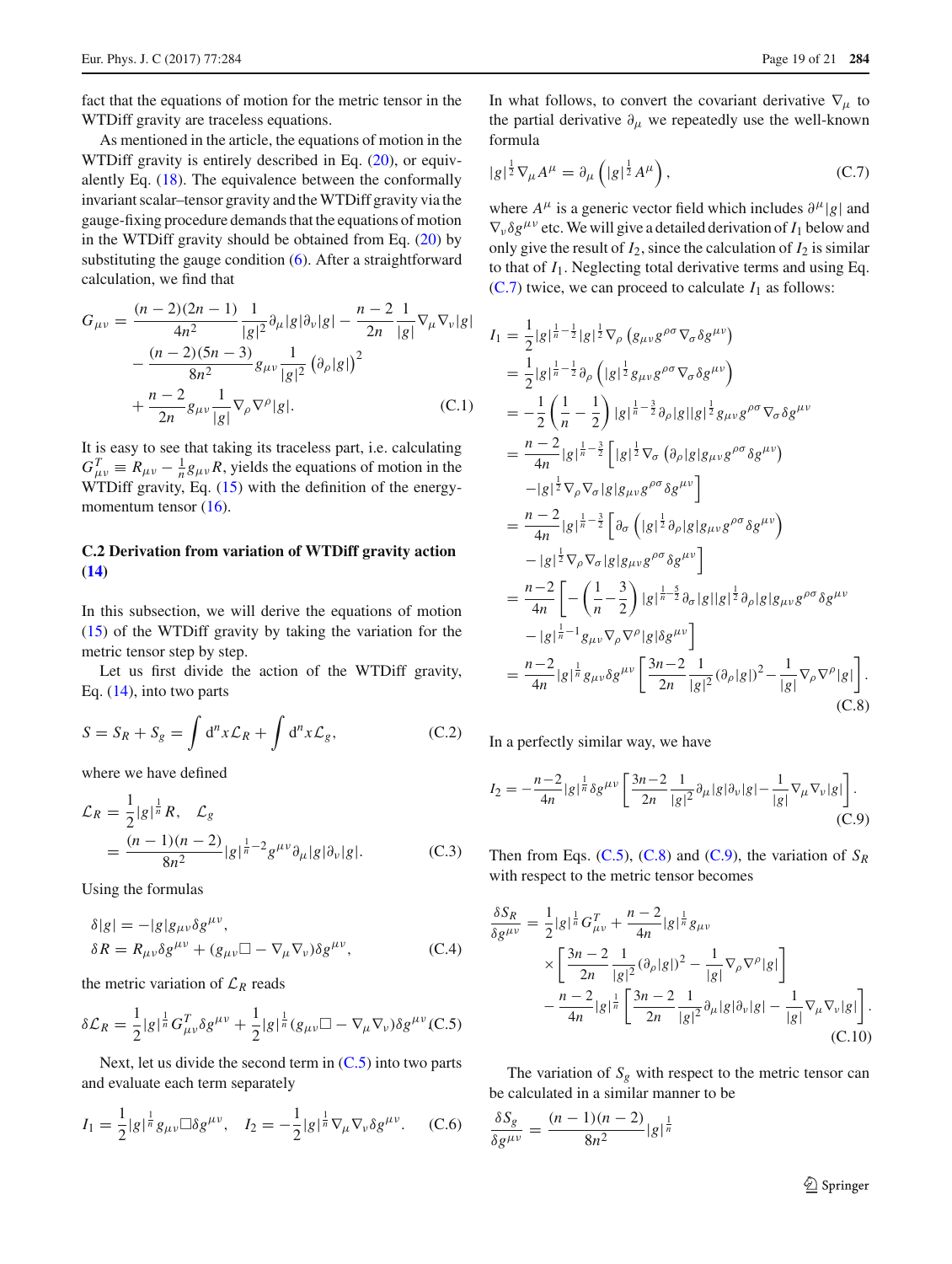$$
\times \left\{ \frac{1}{|g|^2} \partial_\mu |g| \partial_\nu |g| + g_{\mu\nu} \left[ -\frac{3n-1}{n} \frac{1}{|g|^2} (\partial_\rho |g|)^2 + \frac{2}{|g|} \nabla_\rho \nabla_\rho |g| \right] \right\}.
$$
\n(C.11)

It is easy to check that adding the two results  $(C.10)$  and [\(C.11\)](#page-18-5) leads to the equations of motion of the WTDiff gravity

<span id="page-19-16"></span>
$$
\frac{\delta S}{\delta g^{\mu\nu}} = \frac{\delta S_R}{\delta g^{\mu\nu}} + \frac{\delta S_g}{\delta g^{\mu\nu}} = \frac{1}{2} |g|^{\frac{1}{n}} \left( G_{\mu\nu}^T - T_{\mu\nu}^T \right). \tag{C.12}
$$

## **Appendix D: Covariantly conserved energy-momentum tensors**

In this article, we mainly work with the Weyl transverse (WTDiff) gravity, which is not invariant under the general coordinate transformation (Diff) but only invariant under the Weyl transformation and TDiff. We find that the energymomentum tensor derived from the WTDiff gravity is not covariantly conserved, thereby making it unclear to make a connection with the standard Einstein equations. However, as shown in this paper, the WTDiff gravity can be obtained by gauge-fixing the longitudinal diffeomorphism existing in the conformally invariant scalar–tensor gravity, which is generally covariant, so there should be a covariantly conserved energy-momentum tensor. In this appendix, for completeness, we will give a (well-known) proof for the existence of the covariantly conserved energy-momentum tensor if the underlying gravitational theory is invariant under the general coordinate transformation (Diff).

Suppose that a generic action *S* is invariant under Diff,

$$
S = \int d^n x \sqrt{-g} \mathcal{L}.
$$
 (D.1)

Under Diff, the metric tensor transforms as

$$
\delta g^{\mu\nu} = \nabla^{\mu} \xi^{\nu} + \nabla^{\nu} \xi^{\mu}, \tag{D.2}
$$

where  $\xi^{\mu}$  is a local parameter of Diff. Under Diff, the action *S* is transformed into

<span id="page-19-18"></span>
$$
\delta S = -\int d^n x \sqrt{-g} T_{\mu\nu} \nabla^\mu \xi^\nu, \tag{D.3}
$$

where the energy-momentum tensor  $T_{\mu\nu}$  is defined as

$$
T_{\mu\nu} = -\frac{2}{\sqrt{-g}} \frac{\delta(\sqrt{-g}\mathcal{L})}{\delta g^{\mu\nu}}
$$
  
= 
$$
-2 \frac{\delta \mathcal{L}}{\delta g^{\mu\nu}} + g_{\mu\nu} \mathcal{L}.
$$
 (D.4)

By using Eq.  $(C.7)$  and integrating by parts, Eq.  $(D.3)$  can be recast into the form

$$
\delta S = \int d^n x \sqrt{-g} \nabla_\mu T^{\mu\nu} \xi_\nu, \tag{D.5}
$$

from which we can arrive at the covariant conservation law of the energy-momentum tensor

$$
\nabla_{\mu}T^{\mu\nu} = 0. \tag{D.6}
$$

Let us note that only general coordinate invariance of the action plays a critical role in this proof.

## **References**

- <span id="page-19-0"></span>1. K.S. Stelle, Phys. Rev. D **16**, 953 (1977)
- <span id="page-19-1"></span>2. J. Julve, M. Tonin, Nuovo Cimento B **16**, 137 (1978)
- <span id="page-19-2"></span>3. P.A. Dirac, Proc. R. Soc. A **333**, 403 (1973)
- <span id="page-19-3"></span>4. S. Deser, Ann. Phys. (N. Y.) **59**, 248 (1970)
- <span id="page-19-4"></span>5. S. Weinberg, Rev. Mod. Phys. **61**, 1 (1989)
- <span id="page-19-5"></span>6. I. Oda, Phys. Rev. D **94**, 044032 (2016)
- <span id="page-19-6"></span>7. D.M. Capper, M.J. Duff, Nuovo Cimento **23A**, 173 (1974)
- <span id="page-19-7"></span>8. D.M. Capper, M.J. Duff, Phys. Lett. **53A**, 361 (1975)
- <span id="page-19-8"></span>9. F. Englert, C. Truffin, R. Gastmans, Nucl. Phys. B **117**, 407 (1976)
- <span id="page-19-9"></span>10. M. Shaposhnikov, D. Zenhausern, Phys. Lett. B **671**, 162 (2009)
- 11. M.E. Shaposhnikov, F.V. Tkachov. [arXiv:0905.4857](http://arxiv.org/abs/0905.4857) [hep-th]
- 12. R. Percacci, New J. Phys. **13**, 125013 (2011)
- 13. A. Codello, G. D'Odorico, C. Pagani, R. Percacci, Class. Quantum Gravity **30**, 115015 (2013)
- 14. R. Armillis, A. Monin, M. Shaposhnikov, JHEP **1310**, 030 (2013)
- <span id="page-19-17"></span>15. C. Tamarit, JHEP **1312**, 098 (2013)
- 16. F. Gretsch, A. Monin, Phys. Rev. D **92**, 045036 (2015)
- 17. D.M. Ghilencea, Phys. Rev. D **93**, 105006 (2016)
- <span id="page-19-10"></span>18. D.M. Ghilencea, Z. Lalak, P. Olszewski, Eur. Phys. J. C **76**, 656 (2016)
- <span id="page-19-11"></span>19. E. Noether, Invariant variation problems. Gott. Nachr. **1918**, 235 (1918). [arXiv:physics/0503066](http://arxiv.org/abs/physics/0503066) [Transp. Theory Stat. Phys. **1**, 186 (1971)]
- <span id="page-19-12"></span>20. R. Jackiw, S.-Y. Pi, Phys. Rev. D **91**, 067501 (2015)
- <span id="page-19-13"></span>21. K.-I. Izawa, Prog. Theor. Phys. **93**, 615 (1995)
- 22. C. Barcelo, R. Carballo-Rubio, L.J. Garay, Phys. Rev. D **89**, 124019 (2014)
- 23. E. Alvarez, S. Gonzalez-Martin, M. Herrero-Valea, C.P. Martin, JHEP **1508**, 078 (2015)
- 24. E. Alvarez, S. Gonzalez-Martin, M. Herrero-Valea, C.P. Martin, Phys. Rev. D **92**, 061502 (2015)
- 25. I. Oda, Mod. Phys. Lett. A **32**, 1750022 (2017)
- 26. I. Oda, Mod. Phys. Lett. A **31**, 1650206 (2016)
- <span id="page-19-14"></span>27. I. Oda, Mod. Phys. Lett. A **31**, 1650218 (2016)
- <span id="page-19-15"></span>28. A. Einstein, in *The Principle of Relativity*, ed. by A. Einstein et al. (Dover Publications, New York, 1952)
- 29. J.L. Anderson, D. Finkelstein, Am. J. Phys. **39**, 901 (1971)
- 30. J. van der Bij, H. van Dam, Y.J. Ng, Physica **116A**, 307 (1982)
- 31. W. Buchmuller, N. Dragon, Phys. Lett. B **207**, 292 (1988)
- 32. M. Henneaux, C. Teitelboim, Phys. Lett. B **222**, 195 (1989)
- 33. W. Buchmuller, N. Dragon, Phys. Lett. B **223**, 313 (1989)
- 34. W.G. Unruh, Phys. Rev. D **40**, 1048 (1989)
- 35. Y.J. Ng, H. van Dam, J. Math. Phys. **32**, 1337 (1991)
- 36. E. Alvarez, A.F. Faedo, Phys. Rev. D **76**, 064013 (2007)
- 37. E. Alvarez, A.F. Faedo, J.J. Lopez-Villarejo, JHEP **0810**, 023 (2008)
- 38. G.F.R. Ellis, H. van Elst, J. Murugan, J.-P. Uzan, Class. Quantum Gravity **28**, 225007 (2011)
- 39. A. Padilla, I.D. Saltas, Eur. Phys. J. C **75**, 561 (2015)
- 40. I. Oda, Adv. Stud. Theor. Phys. **10**, 319 (2016)
- 41. I. Oda, PTEP **2016**, 081B01 (2016)
- 42. I. Oda, Int. J. Mod. Phys. D **26**, 1750023 (2016)
- 43. S. Nojiri, S.D. Odintsov, V.K. Oikonomou, JCAP **1605**, 046 (2016)